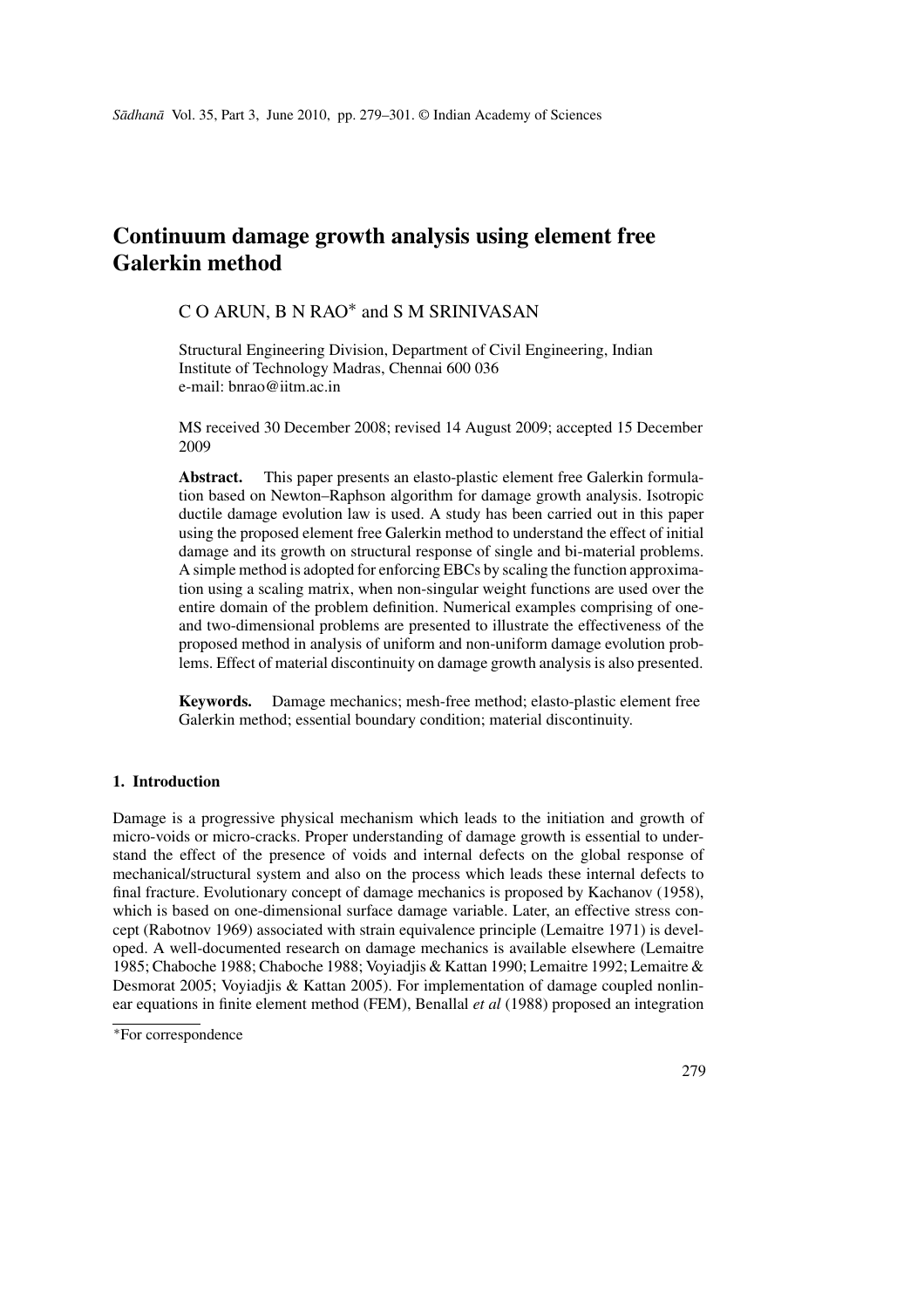algorithm based on Newton method, to solve the nonlinear global equilibrium equations as well as the nonlinear local equations obtained by fully implicit integration of the constitutive equations. The applications of different damage models and analysis using numerical tools like FEM are well-explained by Kattan & Voyiadjis (2002). In recent years mesh-free methods are becoming increasingly popular in the areas of fracture mechanics and related topics.

Mesh-free methods such as smooth particle hydrodynamics (Lucy 1977; Monaghan 1988) diffuse element method (Nayroles *et al* 1992), element free Galerkin method (EFGM) (Belytschko *et al* 1994; Lu *et al* 1994; Belytschko *et al* 1995), h–p clouds (Duarte & Oden 1996), partition of unity (Melenk & Babuska 1996), and reproducing kernel particle method (RKPM) (Liu *et al* 1995; Liu *et al* 1997) have been demonstrated particularly attractive for various reasons as they avoid burdensome mesh generation, can easily model the evolution of discontinuities such as cracks and interfaces. Among these methods, EFGM is particularly appealing, due to its simplicity, alleviation of numerical difficulties of mesh entanglement, faster rate of convergence, and formulation that corresponds to well-established FEM. The main drawback that EFGM faced is the problems associated with imposition of the essential boundary conditions (EBCs). Use of non-singular weight functions for moving least square (MLS) approximation will lead to lack of Kronecker delta property of EFGM shape functions, and further leads to difficulties in imposition of EBCs. Researchers came up with different methods to address this problem, like coupled finite element-EFGM (Krongauz & Belytschko 1996), Lagrange multiplier technique (Dolbow & Belytschko 1998), penalty method (Liu 2002), full transformation method (Chen & Wang 2000; Arun *et al* 2007), extended partition of unity finite element (PUFEM) weight function (Alves & Rossi 2003), etc. Efficiency of EFGM has been demonstrated in the areas of crack propagation (Rao & Rahman, 2000; Lu *et al* 1995), moving boundaries (Li & Belytschko 2001), large deformation problems (Ponthot & Belytschko 1998), and others (Nagashima 1999). However, damage analysis using mesh-free techniques has not received much attention. Alves & Rossi (2003) presented a method which combines the element-free Galerkin with an extended PUFEM, that is able to enforce, in some limiting sense, the essential boundary conditions as done in the FEM and solved some coupled elasto-plastic damage problems using the integration algorithm proposed by Benalall *et al* (1988). This method requires an iterative scheme for solving global equilibrium equations and also for the local integration of constitutive equations. This will enhance the computational cost required. Moreover, combining extended PUFEM with EFGM can increase the computational complexity of the problem.

In this paper, elasto-plastic element free Galerkin formulation is presented based on Newton–Raphson method for solving the global equilibrium equations and a simple implicit algorithm (Sivakumar & Voyiadjis 1997) for local integration of constitutive equations. The effect of initial damage on further material behaviour is analysed, since always there exists a probability that an initial damage in the form of micro-cracks or micro-voids be present in all engineering materials and hence materials behave differently from what is expected. The presence of damage in problems with material discontinuities, such as bimaterial problems, is also considered in the present work as different material properties will lead to different rate of damage growth in each of the materials and will affect the interface stresses and strains. In the present work a method using transformation matrix, by which the displacement approximations are scaled along the essential boundaries to get the Kronecker delta properties (Arun *et al* 2009), is used for EBC and material discontinuity treatment. Isotropic damage evolution law (Lemaitre 1985; Lemaitre & Desmorat 2005) is used in this study. The paper is organized as follows. Section 2 presents a brief outline of continuum damage theory. Section 3 describes elasto-plastic EFGM formulation for damage mechanics, imposition of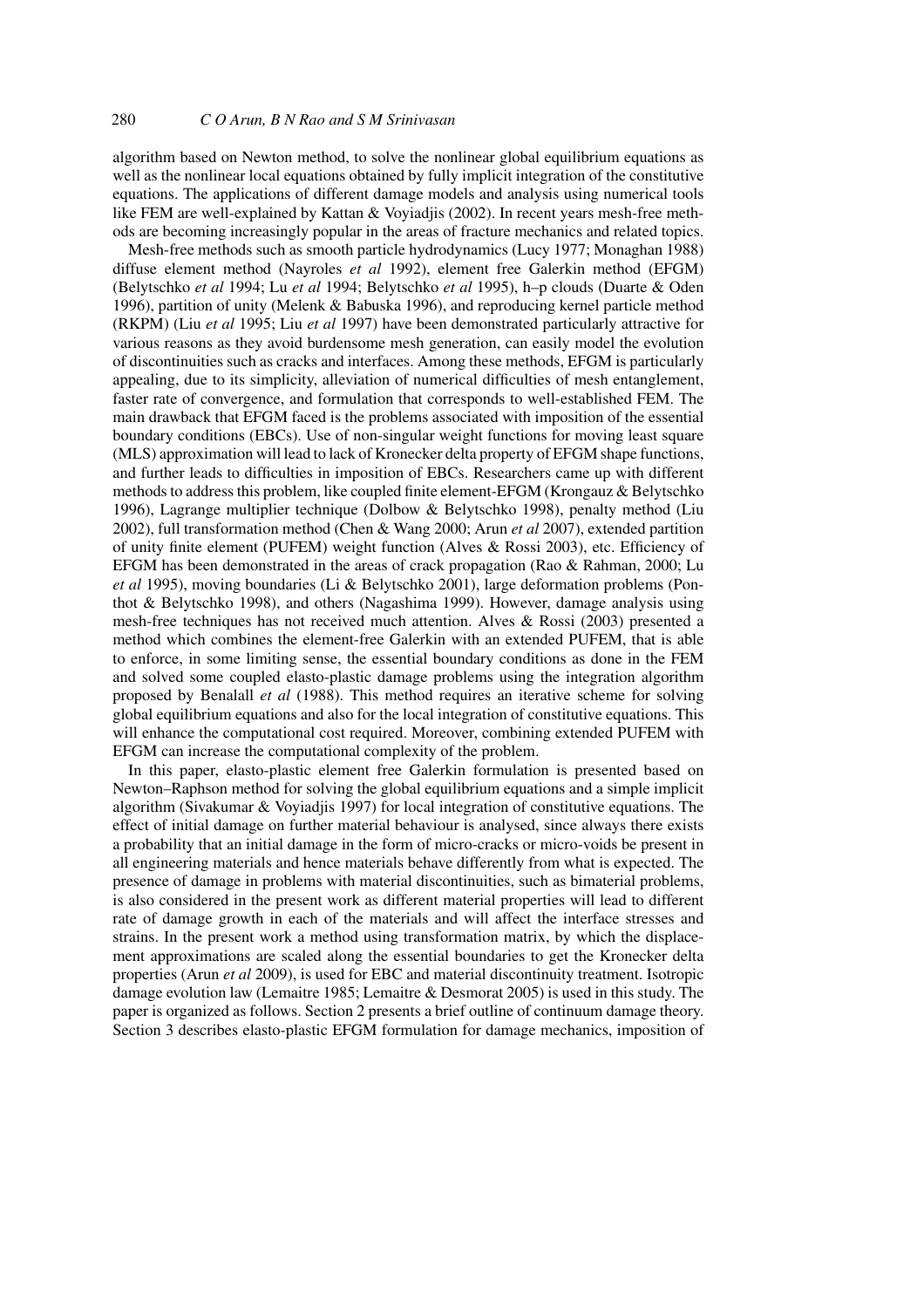

**Figure 1.** Mechanical representation of damage.

EBCs and state determination procedure. Section 4 outlines the treatment of material discontinuity using the proposed method. Section 5 presents numerical examples to illustrate the performance of the proposed methodology.

# **2. Continuum damage theory**

Consider a damaged body as shown in figure 1, in which a representative volume element (RVE) is isolated. Damage variable is physically defined by the surface density of microcracks and intersections of micro-voids lying on a plane cutting RVE of cross section  $\delta S$ (Lemaitre 1992; Lemaitre & Desmorat 2005). Damage variable  $D_{(\vec{n})}$ , for the plane defined by normal  $\vec{n}$  is

$$
D_{(\vec{n})} = \frac{\delta S_D}{\delta S}, 0 \le D(\vec{n}) \le 1,
$$
\n<sup>(1)</sup>

where  $\delta S_D$  is the effective area of the intersections of all micro-cavities or micro-cracks that lie in  $\delta S$ . An isotropic damage variable (Kachanov 1958; Lemaitre 1985) which is independent of normal, assumes damage is equally distributed in all directions, is defined as

$$
D = \frac{\delta S_D}{\delta S},\tag{2}
$$

where  $D$  is scalar. The effective stress tensor (Rabotnov 1969; Lemaitre 1985), based on stress acting on resisting area, for a multi-axial case with isotropic damage is defined as

$$
\tilde{\sigma}_{ij} = \frac{\sigma_{ij}}{1 - D},\tag{3}
$$

where  $\tilde{\sigma}$  is the effective stress tensor and  $\sigma$  is the stress tensor.

The principle of strain equivalence (Lemaitre 1971; Lemaitre 1985), which assumes that the strain behaviour is modified by damage only through the effective stress, states that the strain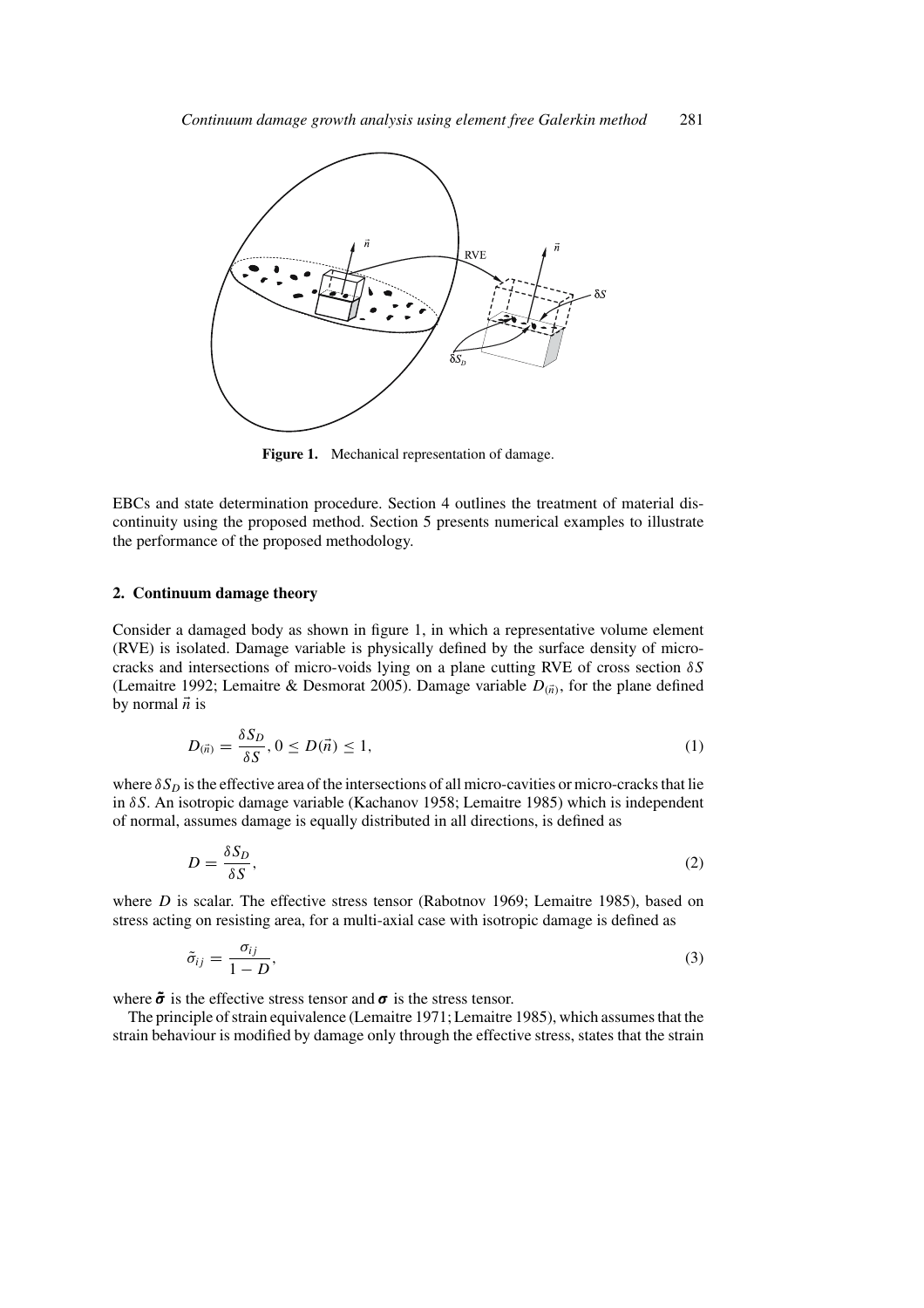constitutive equations for a damaged material can be derived using the same formulations used for an undamaged material except that the stress is replaced by the effective stress. The thermodynamics of damage along with elasticity and plasticity is included in the isotropic unified damage law (Lemaitre 1992; Lemaitre & Desmorat 2005), which is briefly discussed below.

According to isotropic unified damage law, the main variable governing the damage evolution is the damage rate and the associated variable is the energy density release rate (Lemaitre & Desmorat 2005). The dissipative potential function,  $F$  is defined as

$$
F = f + F_{\chi} + F_D,\tag{4}
$$

where  $f$  is the plasticity criterion function defined as,

$$
f = (\tilde{\boldsymbol{\sigma}} - \boldsymbol{\chi})_{eq} - \kappa - \sigma_Y,
$$
\n(5)

where  $\kappa$  is the isotropic hardening stress variable,  $\chi$  is the back stress related to kinematic hardening,  $\sigma_Y$  is the yield stress and

$$
(\tilde{\boldsymbol{\sigma}} - \boldsymbol{\chi})_{eq} = \sqrt{\frac{3}{2} (\tilde{\sigma}_{ij}^D - \chi_{ij}^D)(\tilde{\sigma}_{ij}^D - \chi_{ij}^D)}.
$$
\n(6)

 $F_{\chi}$  is the nonlinear kinematic hardening term modelled by

$$
F_{\chi} = \frac{3\gamma}{4c} \chi_{ij} \chi_{ij},\tag{7}
$$

with c and  $\gamma$  are the temperature dependent material parameters. For linear kineamatic hardening  $\gamma$  is set to zero.  $F_D$  is the damage potential defined as

$$
F_D = \frac{S}{(s+1)(1-D)} \left(\frac{Y}{S}\right)^{s+1},\tag{8}
$$

where  $S$  and  $s$  are the material parameters which depends on temperature, and  $Y$  is the energy density rate given by

$$
Y = \frac{\tilde{\sigma}_{eq}^2 R_v}{2E_0},\tag{9}
$$

where  $R_v$  is the triaxiality function defined by

$$
R_v = \frac{2}{3}(1+v) + 3(1-2v)\left(\frac{\sigma_H}{\sigma_{eq}}\right)^2,
$$
\n(10)

where v is the poison ratio,  $\sigma_H = \sigma_{kk}/3$  is the hydrostatic stress,  $\sigma_{eq} = \sqrt{\frac{3}{2} \sigma_{ij}^D \sigma_{ij}^D}$  is the von Mises equivalent stress with the stress deviator,  $\sigma_{ij}^D = \sigma_{ij} - \sigma_H \delta_{ij}$ , and  $\dot{\sigma}_{eq} = \sigma_{eq} (1 - D)$  is the effective von Mises stress.  $E_0$  is the Young's modulus of virgin material.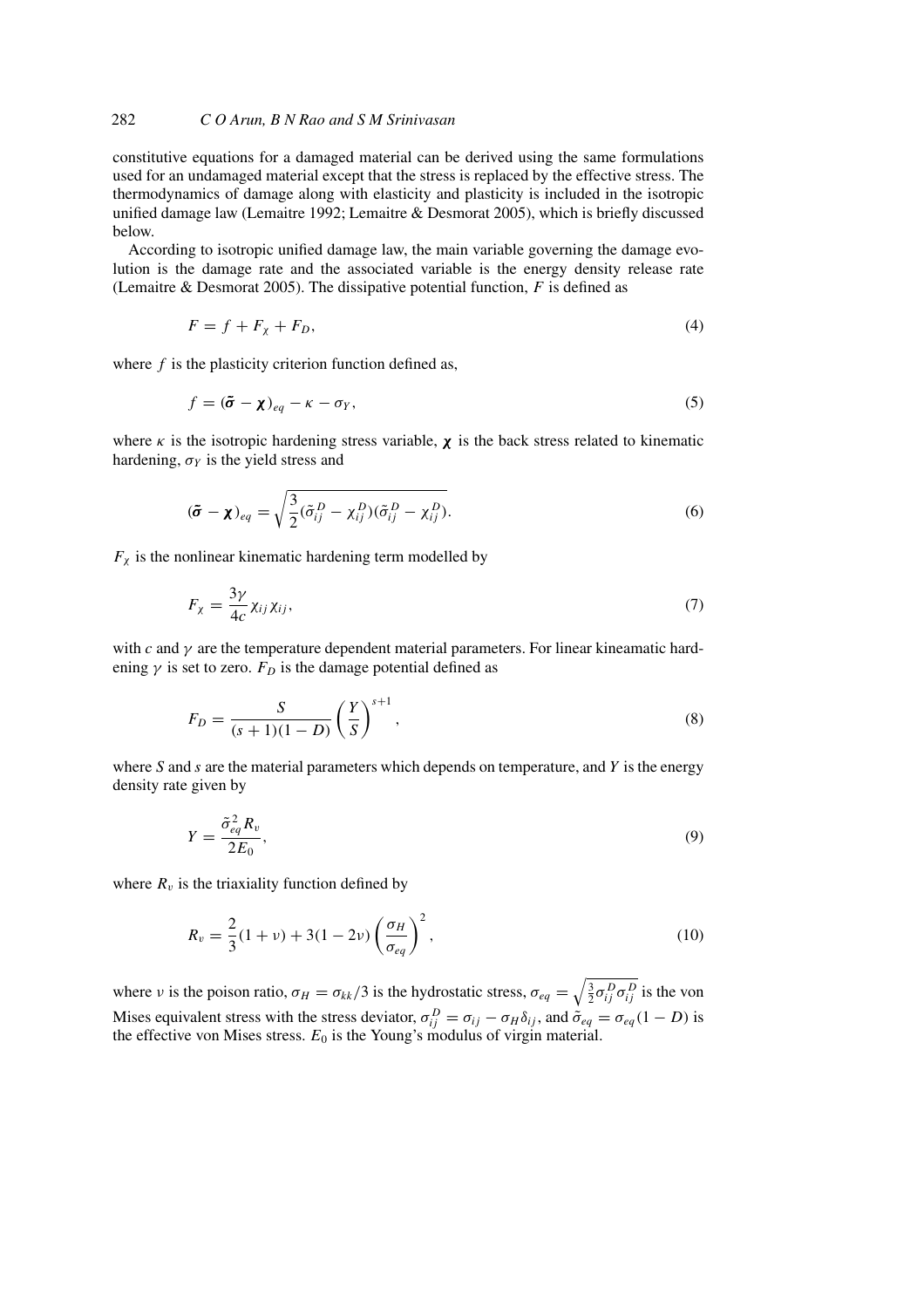The evolution laws of internal variables are derived as

$$
\dot{\varepsilon}_{ij}^p = \dot{\lambda} \frac{\partial F}{\partial \tilde{\sigma}_{ij}} = \dot{\lambda} \frac{\partial f}{\partial \tilde{\sigma}_{ij}},\tag{11}
$$

$$
\dot{\alpha}_{ij} = -\dot{\lambda}\frac{\partial F}{\partial x_{ij}},\tag{12}
$$

$$
\dot{v} = -\dot{\lambda}\frac{\partial F}{\partial \kappa},\tag{13}
$$

and

$$
\dot{D} = \dot{\lambda} \frac{\partial F}{\partial Y} = \dot{\lambda} \frac{\partial F_D}{\partial Y},\tag{14}
$$

where  $\lambda$  is the plastic multiplier obtained by the consistency conditions,  $f = 0$  and  $\dot{f} = 0$ .  $\boldsymbol{\varepsilon}^p$  is plastic strain tensor,  $\boldsymbol{\alpha}$  is kinematic hardening state variable, and  $\upsilon$  is isotropic hardening state variable.

Using equations (8) and (14) the damage constitutive equation is derived as

$$
\dot{D} = \begin{cases}\n\left(\frac{Y}{S}\right)^s \frac{\dot{\lambda}}{(1-D)}, & \text{if } p > p_D \\
0, & \text{if not}\n\end{cases}
$$
\n
$$
D = D_c \rightarrow \text{meso-crack initiation},\n\tag{15}
$$

where  $\dot{D}$  is the damage rate, p is the accumulated plastic strain defined by  $p = \sqrt{\frac{2}{3} \varepsilon_{ij}^p \varepsilon_{ij}^p}$  for von Mises yield criteria, and  $D<sub>c</sub>$  is the critical damage value at which the meso-crack initiations occur, which is a material parameter. The damage threshold,  $p<sub>D</sub>$  which is the accumulated plastic strain at which damage starts, is defined as

$$
p_D = \varepsilon_{pD} \quad \text{for monotonic loading}
$$
\n
$$
p_D = \varepsilon_{pD} \left( \frac{\sigma_u - \sigma_f^{\infty}}{\frac{\sigma_{eq \text{max}} + \sigma_{eq \text{min}}}{2} - \sigma_f^{\infty}} \right)^m \quad \text{for cyclic loading,}
$$
\n(16)

where  $\varepsilon_{pD}$  is the damage threshold in pure tension, m is the correction parameter,  $\sigma_u$  is the ultimate stress and  $\sigma_f^{\infty}$  is the asymptotic fatigue stress.

In the present study an initial damage is assumed to present in the material and so a realistic assumption that damage will start to grow once the hardening starts is considered. However damage closure effect is not considered in this study.

# **3. Elasto-plastic EFGM formulation for damage mechanics**

#### 3.1 *Variational formulation and discretization*

For small displacements in two-dimensional problems with isotropic damage, the equilibrium equations and boundary conditions can be written in terms of effective stress as

$$
\nabla \cdot ((1 - D)\tilde{\sigma}) + b = 0 \text{ in } \Omega,
$$
\n(17)

$$
((1 - D)\tilde{\sigma}) \cdot \mathbf{n} = \tilde{\mathbf{t}} \text{ on } \Gamma_t \text{ (natural boundary conditions)},
$$
\n(18)

$$
\mathbf{u} = \mathbf{\bar{u}} \text{ on } \Gamma_u \text{ (essential boundary conditions)},\tag{19}
$$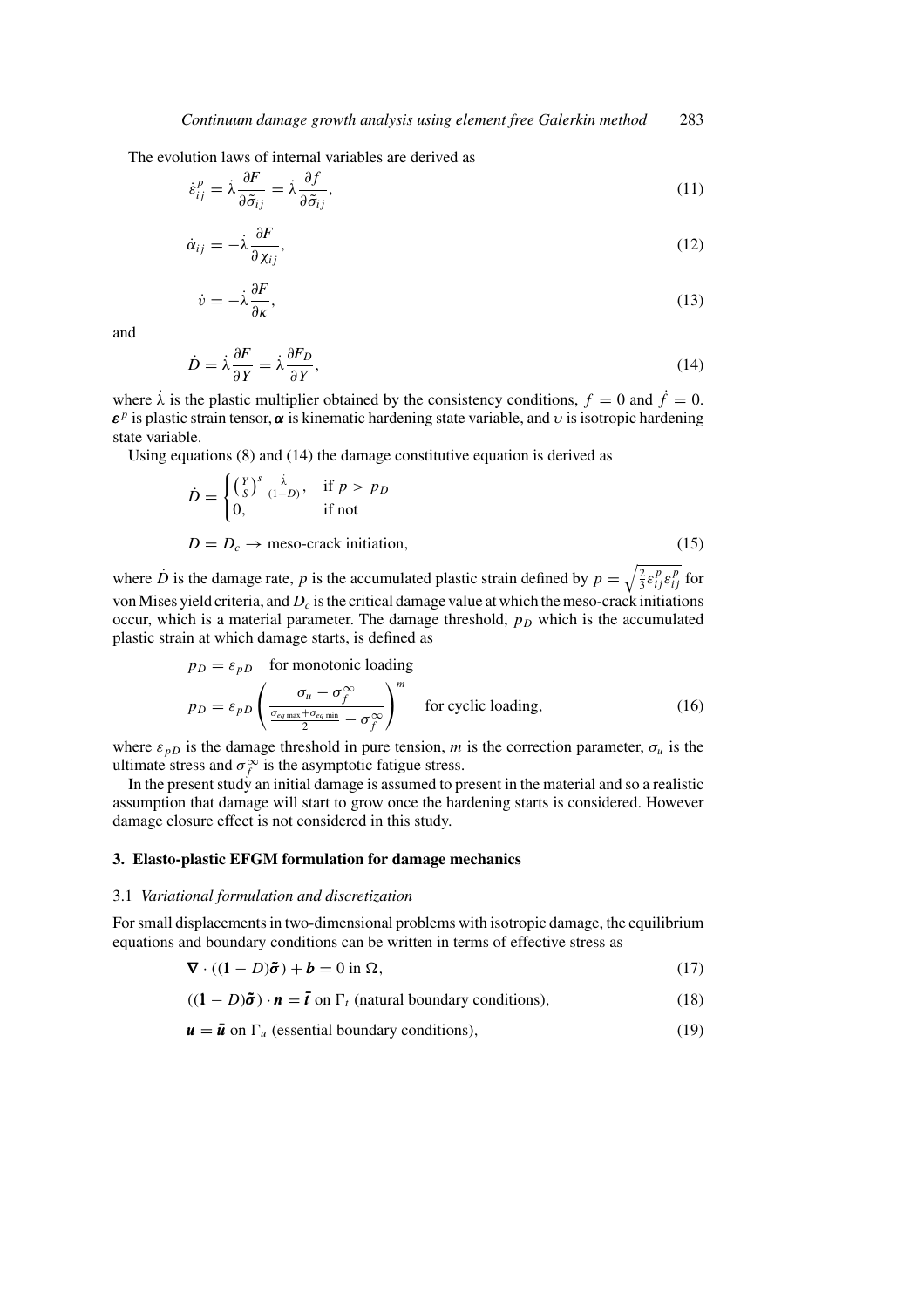where,  $\tilde{\sigma}$  is the effective stress vector, **b** is the body force vector, **f** and **u** are the vectors of prescribed surface tractions and displacements, respectively,  $\boldsymbol{n}$  is a unit normal to domain  $\Omega$ ,  $\Gamma_t$  and  $\Gamma_u$  are the portions of boundary,  $\Gamma$  where tractions and displacements are prescribed, respectively, and  $\nabla^T = {\partial/\partial x_1, \partial/\partial x_2}$  is the vector of gradient operators. The variational form of the equation (17) can be written as

$$
\int_{\Omega} (1 - D)\delta \boldsymbol{\varepsilon}^T \tilde{\boldsymbol{\sigma}} d\Omega - \int_{\Omega} \delta \boldsymbol{u}^T \boldsymbol{b} d\Omega - \int_{\Gamma_f} \delta \boldsymbol{u}^T \tilde{\boldsymbol{t}} d\Gamma = 0, \tag{20}
$$

where  $\delta u$  and  $\delta \varepsilon$  are virtual displacement increment and strain increment respectively. Using meshless discretization of the domain, the MLS (Lancaster & Salkauskas 1981) approximation of displacement vector u, is given by (Belytschko *et al* 1994; Rao & Rahman 2000)

$$
u^{h}(x) = \sum_{I=1}^{n} \Phi_{I}(\boldsymbol{x}) d_{I} = \boldsymbol{\Phi}^{T}(\boldsymbol{x}) \boldsymbol{d},
$$
\n(21)

where *n* is the number of nodes influencing  $\mathbf{x}, \mathbf{\Phi}^T(\mathbf{x}) = {\Phi_1(\mathbf{x}), \Phi_2(\mathbf{x}), \dots, \Phi_n(\mathbf{x})},$  with  $\Phi_I(x)$  representing the shape function of MLS approximation corresponding to node I, and  $d^T = \{d_1, d_2, \ldots, d_n\}$  with  $d_I$  representing the nodal parameter (not the nodal values of  $u^h(\mathbf{x})$  for node *I*. Substituting of equation (21) into equation (20) results in

$$
\int_{\Omega} (1 - D)\mathbf{B}^T \tilde{\boldsymbol{\sigma}} d\Omega = \mathbf{R},\tag{22}
$$

where  $\bf{B}$  is the strain displacement matrix. For node  $\bf{I}$ ,  $\bf{B}$  is given by

$$
\boldsymbol{B}_{I} = \begin{bmatrix} \Phi_{I,1} & 0\\ 0 & \Phi_{I,2} \\ \Phi_{I,2} & \Phi_{I,1} \end{bmatrix},\tag{23}
$$

and  $\bf{R}$  is the external equivalent force vector, defined by

$$
\boldsymbol{R}_{I} = \int_{\Omega} \Phi_{I} \boldsymbol{b} d\Omega - \int_{\Gamma_{f}} \Phi_{I} \bar{\boldsymbol{t}} d\Gamma \in \mathfrak{R}^{2}.
$$
 (24)

For analysis which includes material nonlinearity, equation (22) becomes a nonlinear function of the displacement and so a nonlinear function of the nodal parameter vector,  $\boldsymbol{d}$ . Hence iterative methods are needed for solving the equation (22). Since an elasto-plastic constitutive relation depends on deformation history, an incremental analysis following an actual variation of external forces should be used to trace the variation of displacement, strain, and stress along with external forces. Newton–Raphson method (Chen & Han 1988), is used to solve the global equilibrium equations where as a simple implicit scheme (Sivakumar & Voyiadjis 1997) is used to solve the constrained elasto-plastic damage evolution equations and for updating variables.

The load  $\mathbf{R}$ , is applied incrementally to the mechanical/structural system. Let, load at the  $(r + 1)$ th step is  $r+1$ **R**, which can be expressed as

$$
r+1\mathbf{R} = {}^{r}\mathbf{R} + {}^{r+1}\Delta \mathbf{R}.\tag{25}
$$

Corresponding to the load increment, equation (22) can be written as

$$
^{r+1}F = ^{r+1}R,\tag{26}
$$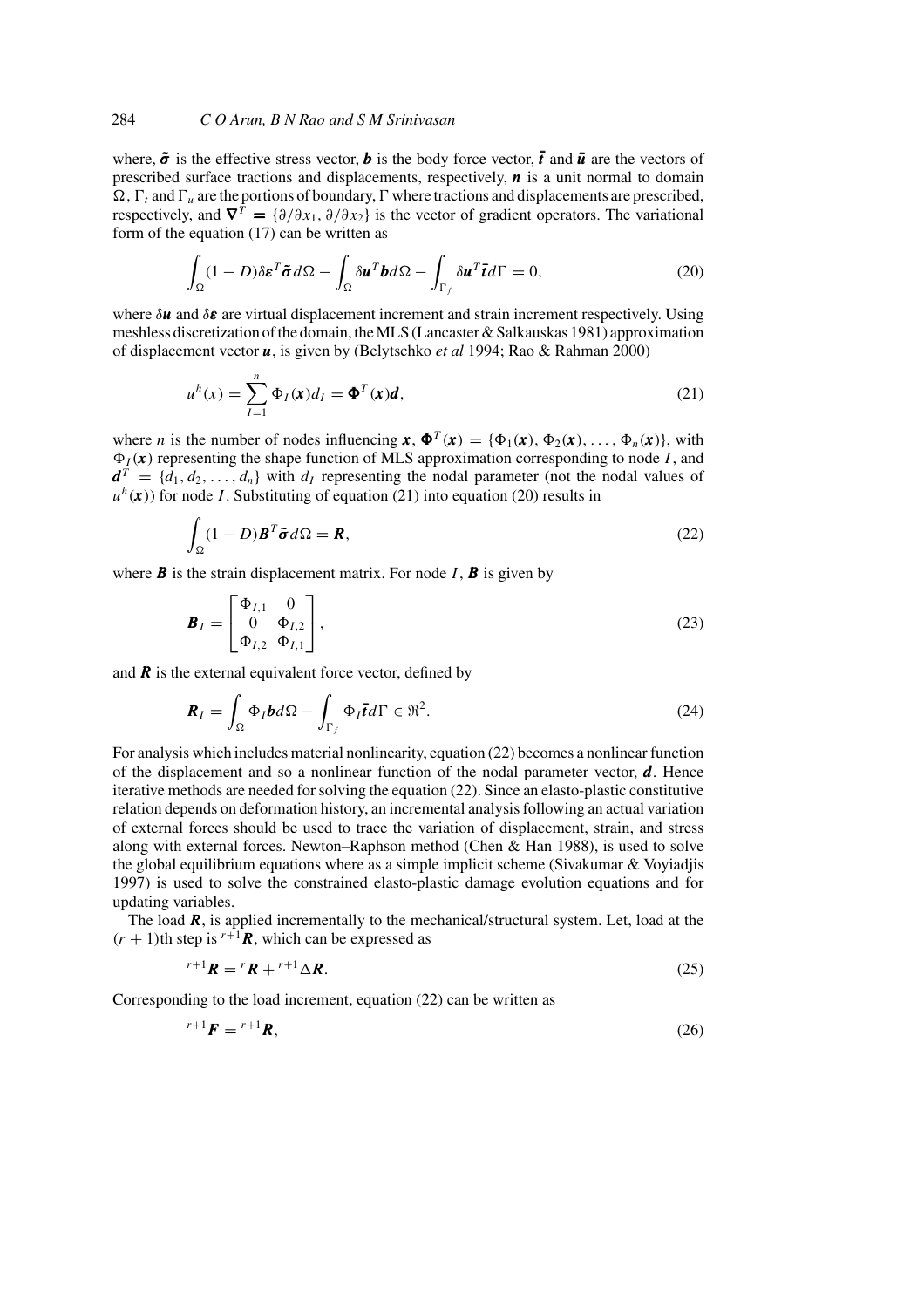where  $r+1$  **F** is the internal force vector, which is a function of the nodal displacement parameter  $r+1$  **d** and can be written as  $r+1$ *d* and can be written as

$$
{}^{r+1}F({}^{r+1}d) = \int_{\Omega} (1 - {}^{r+1}D({}^{r+1}d))\boldsymbol{B}^{Tr+1}\tilde{\boldsymbol{\sigma}}({}^{r+1}d)d\Omega, \qquad (27)
$$

where

$$
{}^{r+1}\boldsymbol{d} = {}^{r}\boldsymbol{d} + \Delta \boldsymbol{d}.\tag{28}
$$

Equation (26) can be rewritten as

$$
\Psi(^{r+1}d) = {}^{r+1}F(^{r+1}d) - {}^{r+1}R. \tag{29}
$$

First order Taylor series expansion of  $\Psi$  at  $^{r+1}d^i$ , where  $^{r+1}d^i$  is the *i*th approximation of  $^{r+1}d$  results in  $r+1$ *d*, results in

$$
\frac{\partial \boldsymbol{F}}{\partial \boldsymbol{d}} \bigg|_{r+1\boldsymbol{d}'} \Delta \boldsymbol{d}^{i+1} + r+1 \boldsymbol{F}^i - r+1 \boldsymbol{R} = 0. \tag{30}
$$

Using equation (27)

$$
\frac{\partial \boldsymbol{F}}{\partial \boldsymbol{d}}\bigg|_{r+\mathbf{1}_{\boldsymbol{d'}}} = \int_{\Omega} \boldsymbol{B}^T \left( (1-D) \frac{\partial \boldsymbol{\tilde{\sigma}}}{\partial \boldsymbol{d}} - \boldsymbol{\tilde{\sigma}} \frac{\partial D}{\partial \boldsymbol{d}} \right) \bigg|_{r+\mathbf{1}_{\boldsymbol{d'}}} d\Omega
$$
\n
$$
= \int_{\Omega} \boldsymbol{B}^T ((1-D) \boldsymbol{C}^{ep}) \big|_{r+\mathbf{1}_{\boldsymbol{d'}}} \boldsymbol{B} d\Omega - \int_{\Omega} \boldsymbol{B}^T \left( \boldsymbol{\tilde{\sigma}} \frac{\partial D}{\partial \boldsymbol{\varepsilon}} \right) \bigg|_{r+\mathbf{1}_{\boldsymbol{d'}}} \boldsymbol{B} d\Omega, \quad (31)
$$

where  $\mathbf{C}^{ep}$  is elasto-plastic matrix. Using equation (31), the equation (30) can be rewritten in the form

$$
{}^{r+1}K^i\Delta d^{i+1} = {}^{r+1}R - {}^{r+1}F^i,\tag{32}
$$

where

$$
{}^{r+1}\boldsymbol{K}^i = \int_{\Omega} \boldsymbol{B}^T((1-D)\boldsymbol{C}^{ep})|_{r+1_{\boldsymbol{d}^i}} \boldsymbol{B} d\Omega - \int_{\Omega} \boldsymbol{B}^T\left(\tilde{\boldsymbol{\sigma}}\frac{\partial D}{\partial \boldsymbol{\varepsilon}}\right)\bigg|_{r+1_{\boldsymbol{d}^i}} \boldsymbol{B} d\Omega. \tag{33}
$$

The second term in equation (33) may lead to numerical instabilities, when it dominates over the first term, while solving equation (32). But Newton–Raphson method gives the freedom to modify the stiffness matrix by neglecting the second term at the cost of number of iterations. In the present work equation (33) is modified as

$$
{}^{r+1}\boldsymbol{K}^i = \int_{\Omega} \boldsymbol{B}^T ((1-D)\boldsymbol{C}^{ep})|_{r+1_{d^i}} \boldsymbol{B} d\Omega.
$$
 (34)

#### 3.2 *Imposition of essential boundary conditions*

EFGM shape function  $\Phi_I(\mathbf{x})$  does not satisfy the Kronecker delta property i.e.  $\Phi_I(\mathbf{x}_J) \neq \delta_{IJ}$ . Therefore  $u_i^h(\mathbf{x}_J) \neq d_J^i$  and  $\Delta u_i^h(\mathbf{x}_J) \neq \Delta d_J^i$ , which complicates the imposition of EBCs. For enforcement of the essential boundary conditions, in this study a simple method is adopted.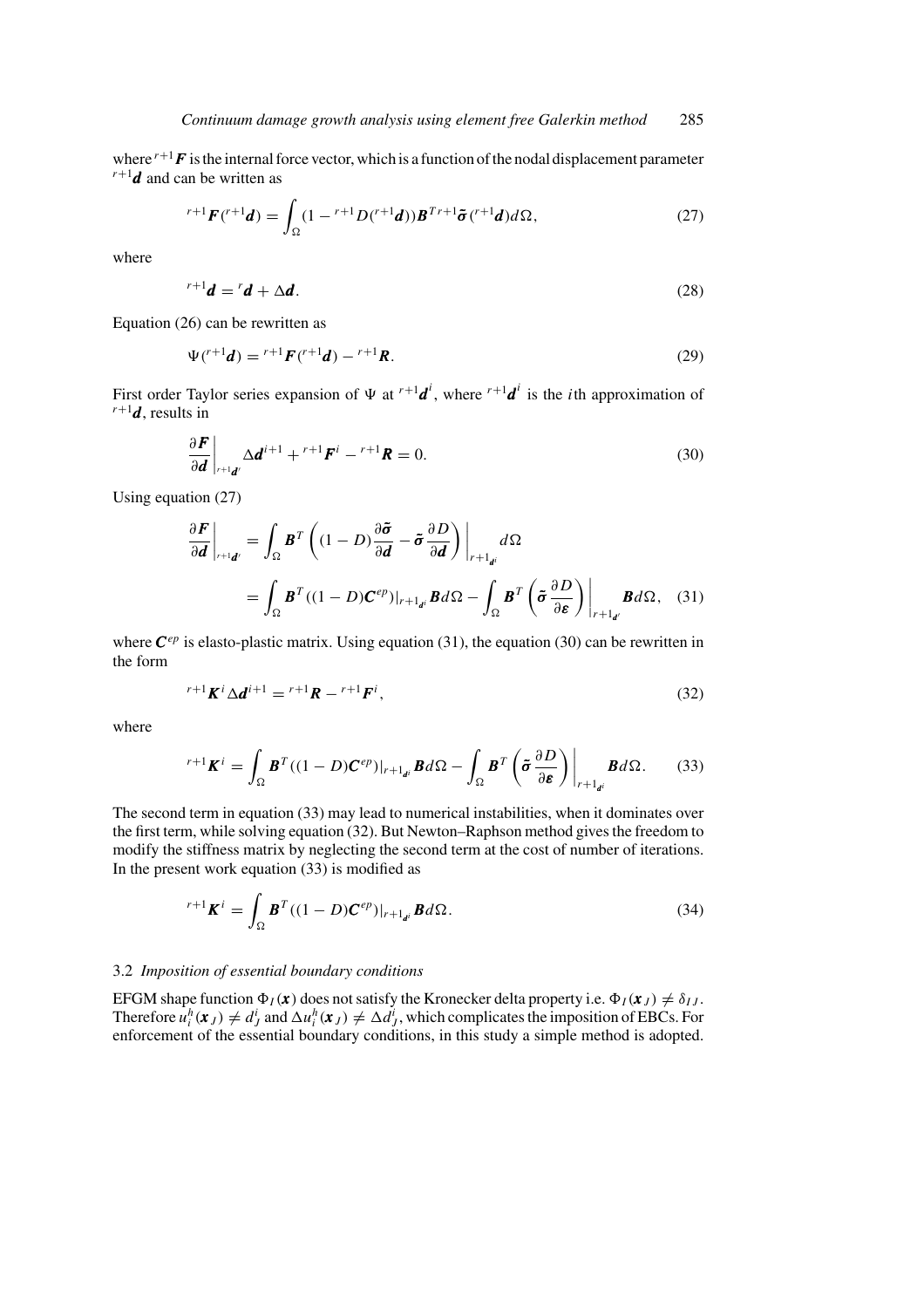

**Figure 2.** Meshless discretization of domain  $\Omega$ .

In this method, unlike the general EFGM formulation, MLS approximation is scaled along the essential boundaries by a scaling matrix. For the domain discretized using meshless nodes as shown in figure 2, the condition  $u_i^h(x_j) = d_j^i$  is satisfied along the essential boundary  $\Gamma_u$ through a scaled transformation which modifies equation (21) as

$$
u_i^h(\mathbf{x}_J) = \sum_{I_1=1}^N \sum_{I_2=1}^N \Phi_{I_1}(\mathbf{x}_J) \Lambda_{I_1 I_2}^{'-1} d_{I_2}^i = \Phi_J^{iT} \Lambda^{'-1} d,
$$
\n(35)

and so

$$
\Delta u_i^h(\mathbf{x}_j) = \mathbf{\Phi}_j^{iT} \Lambda'^{-1} \mathbf{d},\tag{36}
$$

where N is the total number of nodal points in the domain  $\Omega$ , d is the nodal parameters not the nodal values and

$$
\mathbf{\Lambda}' = [\mathbf{\Phi}_1^1 \ \mathbf{\Phi}_1^2 \ \delta_{3J} \ \delta_{4J} \dots \mathbf{\Phi}_{K-2}^1 \ \mathbf{\Phi}_{K-2}^2 \ \mathbf{\Phi}_{K-1}^1 \ \mathbf{\Phi}_{K-1}^2 \ \mathbf{\Phi}_K^1 \ \mathbf{\Phi}_K^2 \ \delta_{(2(K+1)-1)J}
$$

$$
\delta_{(2(K+1))J} \dots \delta_{(2N-1)J} \ \delta_{(2N)J}]^T \in \mathcal{L}(\mathfrak{R}^{2N} \times \mathfrak{R}^{2N}), \tag{37}
$$

is the scaled transformation matrix which includes shape function values associated with the nodes along the essential boundary, where  $\delta_{IJ} = 1$ , when  $I = J$ , and  $\delta_{IJ} = 0$  when  $I \neq J$ . Using equations (35) and (36), equation (32) can be modified as

$$
{}^{r+1}\bar{K}^i \Delta d^{i+1} = \bar{F},\tag{38}
$$

with

$$
r^{n+1}\bar{\boldsymbol{K}}^{i} = \boldsymbol{\Lambda}'^{-T}r^{n+1}\boldsymbol{K}^{i}\boldsymbol{\Lambda}'^{-1},
$$
\n(39)

and

$$
\bar{\boldsymbol{F}} = \boldsymbol{\Lambda}^{\prime - T} \boldsymbol{\ell}^{\prime + 1} \boldsymbol{R} - \boldsymbol{\ell}^{\prime + 1} \boldsymbol{F}^{i} \tag{40}
$$

The discretized equation system in equation (38) can be solved for the  $(i + 1)$ th increment in nodal parameter after applying the appropriate essential boundary conditions given in equation (19) by adopting the procedures similar to that in finite element analysis. The corresponding increment in nodal values can be obtained from equation (36). Once  $\Delta d^{i+1}$  is evaluated,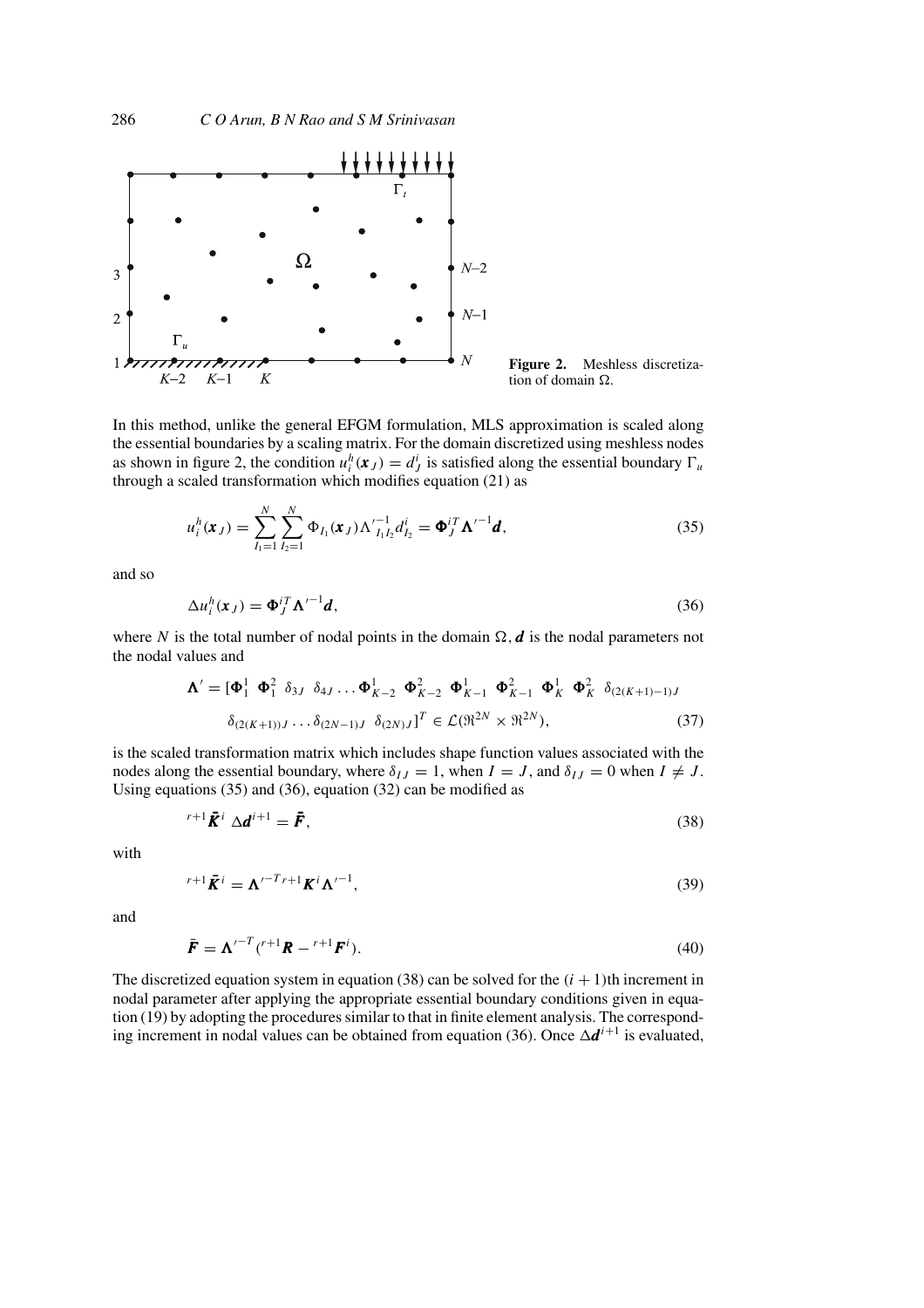the corresponding strain, stress and damage increment can be found out using the procedure described further. During Newton–Raphson iteration, an inaccurate transition to plastic state may occur especially if the load step is too large. This should result in large imbalance, and the following iterations should in general be able to correct it. However, any plastic strain that was accumulated during the iteration will still be there and in later iterations will give an erroneous yield stress (Bhatti 2006). To avoid this problem, instead of using the displacement increment from the current iteration, the total displacement increment from the beginning of the current load step should be used. Thus

$$
\Delta \mathbf{d}^{i+1} = \sum_{i=1}^{i+1} \Delta \mathbf{d}^j.
$$
 (41)

Then the total strain increment,

$$
\Delta \boldsymbol{\varepsilon}^{i+1} = \boldsymbol{B}^T \boldsymbol{\Lambda}'^{-1} \Delta \boldsymbol{d}^{i+1}.
$$
\n(42)

Once the strain increment is calculated, the other state variables like stress, plastic strain and damage at the end of new load step is to be found. The state determination procedure is briefly outlined below.

# 3.3 *Procedure for state determination*

For a given Gauss point, with known increment in strain  $(\Delta \epsilon)$ , and the previous state  $(\tilde{\sigma}, \varepsilon, \chi, \kappa, \text{ and } \varepsilon^p)$  the basic steps in computing a new state are as follows:

1. Compute the elastic predictor, and trial stress increment using,

$$
\Delta \tilde{\sigma}^e = C \Delta \varepsilon
$$
  

$$
\tilde{s} = \tilde{\sigma} + \Delta \tilde{\sigma}^e.
$$
 (43)

- 2. Evaluate the yield function value  $f(\tilde{s}, \chi, \kappa)$ . For a previously elastic Gauss point continue with step 3, otherwise go to step 4.
- 3. For a previously elastic Gauss point, there are two possibilities,
	- (a) Gauss point remains to be elastic i.e.  $f(\tilde{s}, \chi, \kappa) \leq 0$  and  $r+1\tilde{\sigma}^{i+1} = \tilde{s}$  and other state variables, related to plastic part remains same as in the previous load step. Go to step 7.
	- (b)  $f(\mathbf{\tilde{s}}, \mathbf{\chi}, \kappa) > 0$  with a transition from elastic to plastic state. Locate stress at yield point by solving  $f(\tilde{\sigma} + \rho \Delta \sigma^e, \chi, \kappa) = 0$  where  $\rho$  is the fraction of strain increment that takes the stress to yield stress level.  $\rho \Delta \varepsilon$  is the strain increment that takes stress to yield level and  $(1 - \rho)\Delta \varepsilon$  is called as elasto-plastic strain increment. Continue to step 5.
- 4. For a previous yielded Gauss point there are three possibilities;
	- (a) It continues to yield plastically. Then  $\rho = 0$  and continue to step 5.
	- (b) It unloads elastically, with  $f(\tilde{s}, \chi, \kappa) \le 0$ . Then  $r+1\tilde{\sigma}^{i+1} = \tilde{s}$  and go to step 7.
	- (c) It unloads by moving inside the yield surface and eventually ends up with a stress out side the yield surface, which requires to find  $\rho$  and then continue to step 5.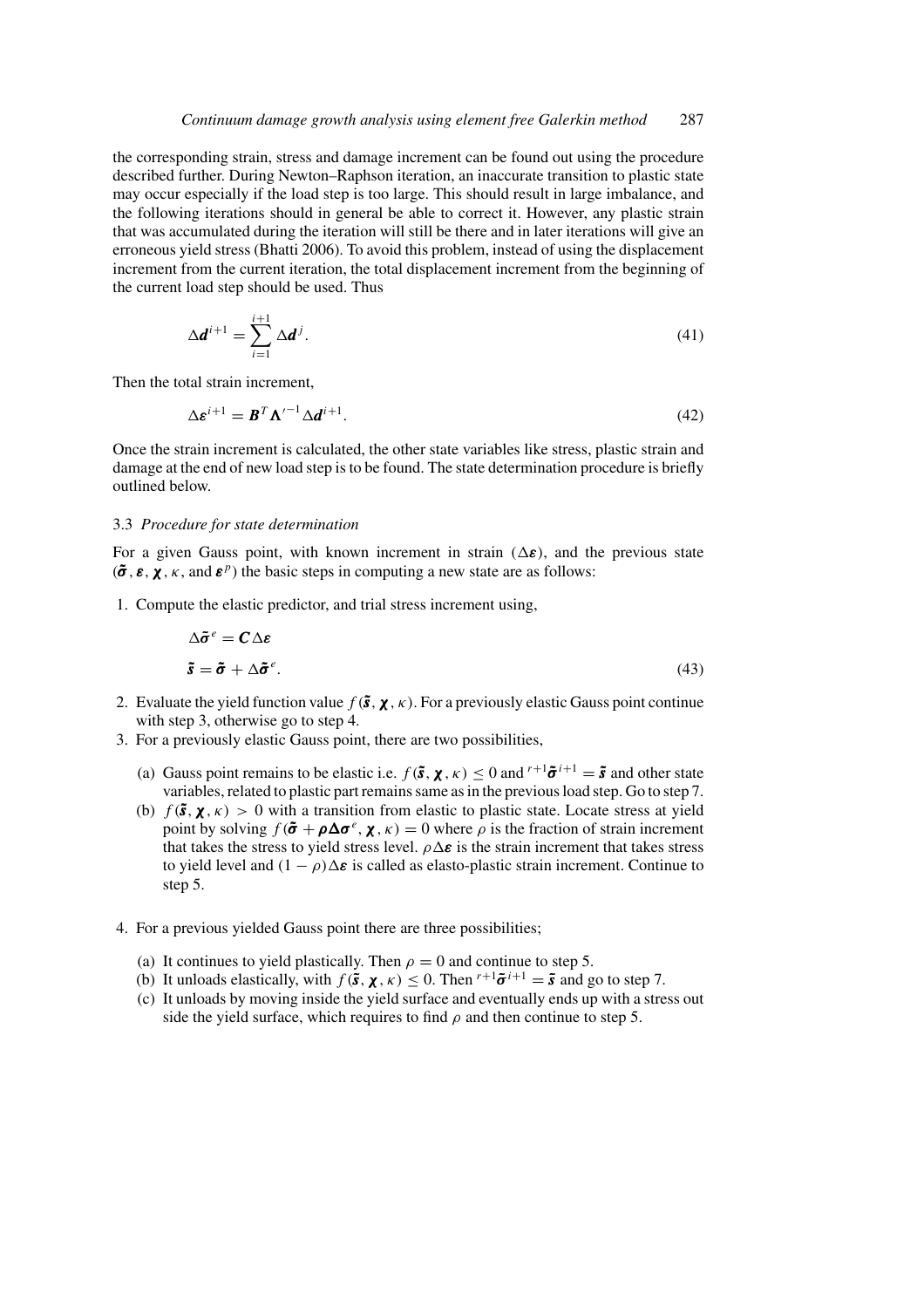# 288 *C O Arun, B N Rao and S M Srinivasan*

5. In this step the stresses corresponding to  $(1 - \rho)\Delta \varepsilon$  are to be found out. The available literature on damage mechanics uses the integration scheme proposed by Benallal *et al* 1988, which requires an iteration for yield surface drift correction, to minimize the errors that arise due the replacement of differential quantities to finite difference quantities. In the present work a simple implicit scheme (Sivakumar & Voyiadjis 1997), which uses single point integration without any iteration, is used. The final state for which the yield condition to be satisfied is used to obtain the discrete consistency condition,

$$
f(\tilde{\sigma} + \rho \Delta \sigma^e + \Delta \tilde{\sigma}, \chi + \Delta \chi, \kappa + \Delta \kappa) = 0.
$$
 (44)

For an associated flow rule, the evolution equations given in equations  $(11)$ – $(14)$  can be rewritten in incremental form as

$$
\Delta \boldsymbol{\varepsilon}^p = \Delta \lambda \frac{\partial f}{\partial \tilde{\boldsymbol{\sigma}}},\tag{45}
$$

$$
\Delta \mathbf{\chi} = -h \Delta \lambda \frac{\partial F}{\partial \mathbf{\chi}},\tag{46}
$$

$$
\Delta \kappa = -H \Delta \lambda \frac{\partial F}{\partial \kappa},\tag{47}
$$

$$
\Delta D = \Delta \lambda \frac{\partial F_D}{\partial Y},\tag{48}
$$

where  $h$  and  $H$  are kinematic and isotropic hardening modulus respectively. The elastoplastic constitutive equation can be written as

$$
\Delta \tilde{\sigma} = \mathcal{C}(\Delta \tilde{\varepsilon} - \Delta \varepsilon^p),\tag{49}
$$

where  $\Delta \bar{\epsilon} = (1 - \rho) \Delta \epsilon$ . Substituting equations (45)–(49) into equation (44), will lead to a polynomial in  $\Delta\lambda$ . For the von Mises yield criteria, which is used in the present study, the polynomial will be a quadratic equation in  $\Delta\lambda$  with coefficients in terms of initial quantities (Sivakumar & Voyiadjis 1997). To solve the equation (44) for  $\Delta\lambda$  and using equations (45)–(49) update all the variables as

$$
r+1\tilde{\sigma}^{i+1} = \tilde{\sigma} + \rho \Delta \sigma^e + \Delta \tilde{\sigma}
$$
  
\n
$$
r+1\epsilon^{i+1} = \epsilon + \Delta \epsilon
$$
  
\n
$$
r+1\epsilon^{pi+1} = \epsilon^p + \Delta \epsilon^p
$$
  
\n
$$
r+1\chi^{i+1} = \chi + \Delta \chi
$$
  
\n
$$
r+1\kappa^{i+1} = \kappa + \Delta \kappa
$$
  
\n
$$
r+1D^{i+1} = D + \Delta D.
$$
\n(50)

- 6. For an associated flow rule, the elasto-plastic stiffness matrix  $\mathbf{C}^{ep}$  is evaluated at each iteration using the method described by Chen & Han (1988).
- 7. Check for convergence with new state values. Force equilibrium and internal energy criteria can be used (Chen & Han 1988; Bhatti 2006). If the prescribed tolerance is achieved, Newton–Raphson iterations can be stopped and can be proceeded to the next load step.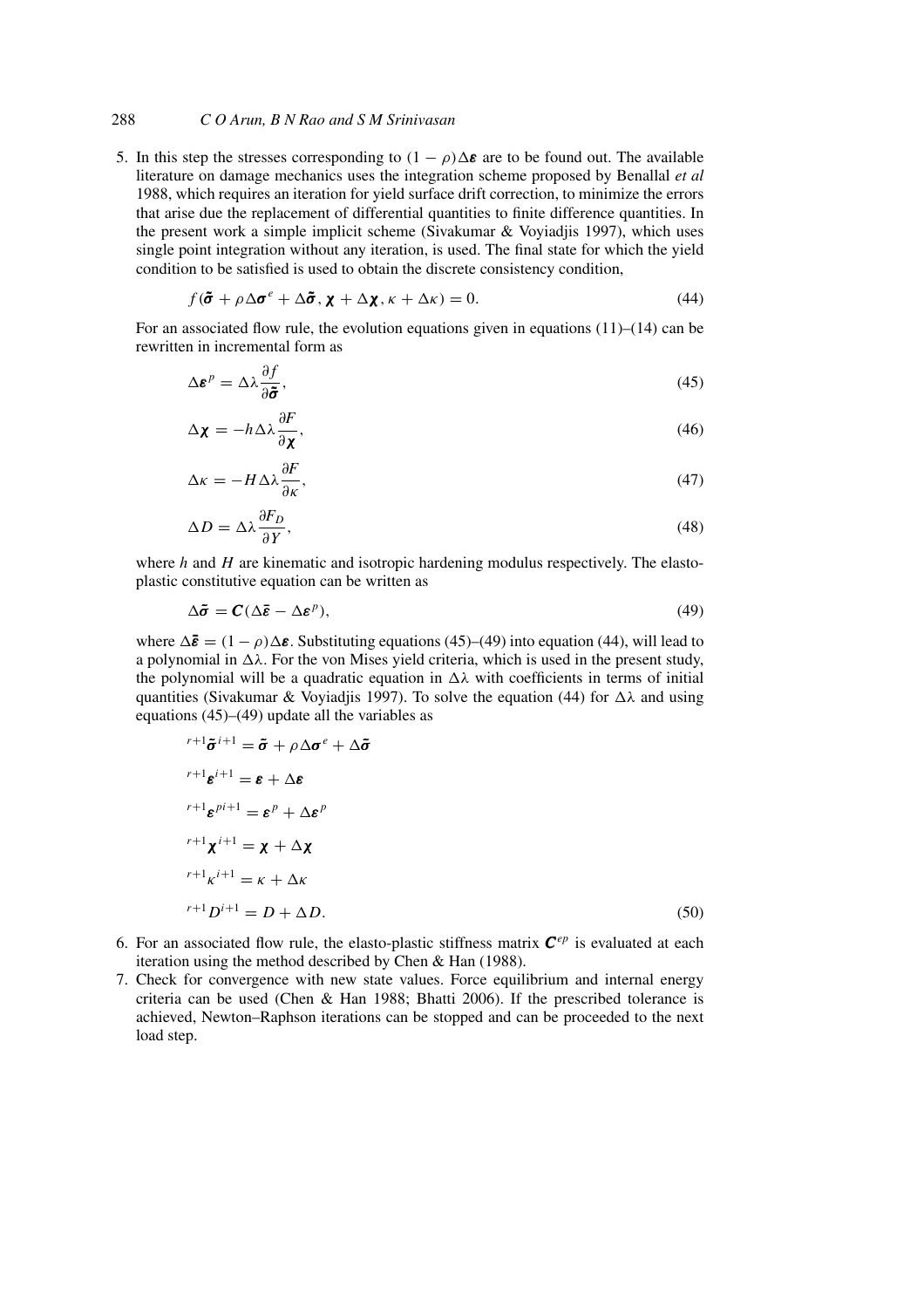

**Figure 3.** Domains of influence for nodes and nearest neighbours: **(a)** Inhomogeneous materials; and **(b)** Homogeneous materials.

Using the algorithm described above it can be seen that it is easy to follow the damage growth, as well as the stresses and strains in the body.

#### **4. Treatment of material discontinuities**

The method explained above can be easily extended for solving problems with material discontinuities to study the how the presence of initial damage and damage growth upon loading will affect the interface stresses and strains. For an inhomogeneous body consisting of two different materials in domain  $\Omega$ , bounded by sub-domains  $\Omega_1$  and  $\Omega_2$  as shown in figure 3a, equation (20) can be rewritten as

$$
\int_{\Omega_1} (1 - D)\delta \mathbf{\varepsilon}^T \tilde{\boldsymbol{\sigma}} d\Omega + \int_{\Omega_2} (1 - D)\delta \mathbf{\varepsilon}^T \tilde{\boldsymbol{\sigma}} d\Omega - \int_{\Omega_1} \delta \mathbf{u}^T \mathbf{b} d\Omega - \int_{\Omega_2} \delta \mathbf{u}^T \mathbf{b} d\Omega
$$
\n
$$
- \int_{\Gamma_{t_1}} \delta \mathbf{u}^T \tilde{\mathbf{t}} d\Gamma - \int_{\Gamma_{t_2}} \delta \mathbf{u}^T \tilde{\mathbf{t}} d\Gamma = 0 \tag{51}
$$

with  $\Gamma_{t_1}$  and  $\Gamma_{t_2}$  being the portions of traction boundary  $\Gamma_t$  belonging to sub-domains  $\Omega_1$  and  $\Omega_2$ . Similarly,  $\Gamma_{u_1}$  and  $\Gamma_{u_2}$  are the portions of displacement boundary  $\Gamma_u$  belonging to subdomains  $\Omega_1$  and  $\Omega_2$ . Note that even though for simplicity of explanation an inhomogeneous body is considered to be made up of two sub-domains  $\Omega_1$  and  $\Omega_2$ , the concepts developed here can be extended even if domain  $\Omega$  is made up of more than two sub-domains.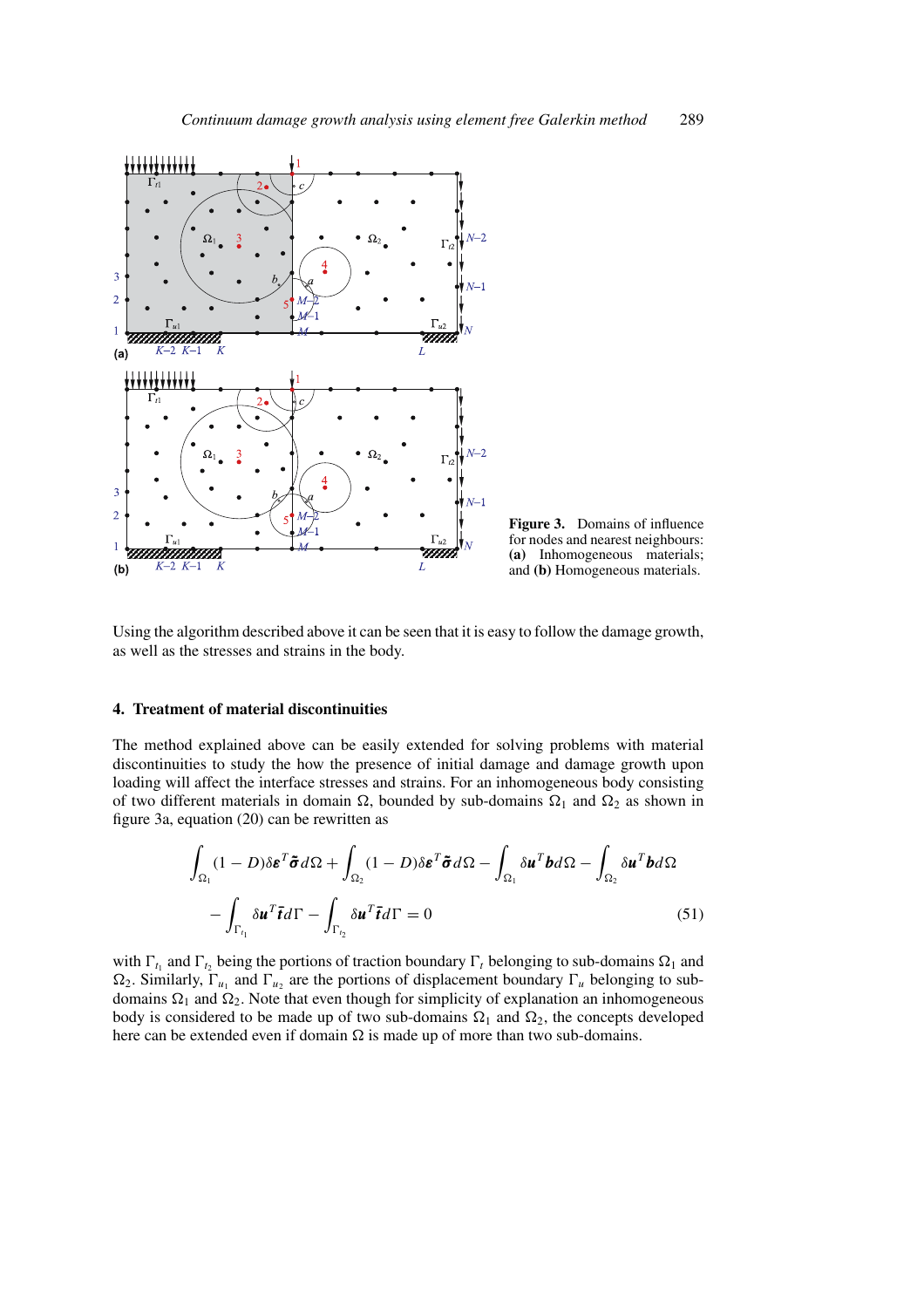## 290 *C O Arun, B N Rao and S M Srinivasan*

The stiffness equation system is assembled in each of sub-domains separately, noting that all points contained in material 1 can only be influenced by nodes in material 1 plus interface nodes; and, all points contained in material 2 can only be influenced by nodes contained in material 2 plus interface nodes. Figures 3a and 3b, respectively illustrate the difference in selection of the neighbours to a point in domain  $\Omega$ , when sub-domains  $\Omega_1$  and  $\Omega_2$  are considered to be of different materials (inhomogeneous materials) and when sub-domains  $\Omega_1$ and  $\Omega_2$  are considered to be of same materials (homogeneous materials). When sub-domains  $\Omega_1$  and  $\Omega_2$  are considered to be of different materials, the domains of influence for nodes completely inside sub-domains  $\Omega_1$  and  $\Omega_2$  are truncated at the interface, leaving the domains of influence for an interface node belonging to both sub-domains  $\Omega_1$  and  $\Omega_2$  unaffected.

From equation (35), the MLS approximation of  $u_i(\mathbf{x}_J)$  is

$$
u_i^h(\mathbf{x}_J) = \begin{cases} \sum_{I_1=1}^M \sum_{I_2=1}^M \Phi_{I_1}(\mathbf{x}_J) \Lambda'_{I_1 I_2}^{(1)^{-1}} d_{I_2}^i = \Phi_J^{iT} \Lambda'^{(1)^{-1}} d^{(1)} & \text{if } \mathbf{x}_J \in \Omega_1\\ \sum_{I_1=M-2}^N \sum_{I_2=M-2}^N \Phi_{I_1}(\mathbf{x}_J) \Lambda'_{I_1 I_2}^{(2)^{-1}} d_{I_2}^i = \Phi_J^{iT} \Lambda'^{(2)^{-1}} d^{(2)} & \text{if } \mathbf{x}_J \in \Omega_2 \end{cases},
$$
(52)

where

$$
\mathbf{\Lambda}^{\prime(1)} = [\mathbf{\Phi}_1^1 \ \mathbf{\Phi}_1^2 \ \delta_{J3} \ \delta_{J4} \dots \mathbf{\Phi}_K^1 \ \mathbf{\Phi}_K^2 \ \delta_{J(2(K+1)-1)} \ \delta_{J(2(K+1))} \dots \mathbf{\Phi}_{(M-2)}^1 \ \mathbf{\Phi}_{(M-2)}^2
$$

$$
\mathbf{\Phi}_{(M-1)}^1 \ \mathbf{\Phi}_{(M-1)}^2 \ \mathbf{\Phi}_M^1 \ \mathbf{\Phi}_M^2]^T \in \mathcal{L}(\mathbb{R}^{2M} \times \mathbb{R}^{2M}),\tag{53}
$$

and

$$
\mathbf{\Lambda}^{\prime(2)} = [\mathbf{\Phi}_{(M-2)}^{1} \ \mathbf{\Phi}_{(M-2)}^{2} \ \mathbf{\Phi}_{(M-1)}^{1} \ \mathbf{\Phi}_{(M-1)}^{2} \ \dots \delta_{J(2(L-1)-1)} \ \delta_{J(2(L-1))} \ \mathbf{\Phi}_{L}^{1} \ \mathbf{\Phi}_{L}^{2}
$$

$$
\delta_{J(2(L+1)-1)} \ \delta_{J(2(L+1))} \dots \mathbf{\Phi}_{(N-1)}^{1} \ \mathbf{\Phi}_{(N-1)}^{2} \ \mathbf{\Phi}_{N}^{1} \ \mathbf{\Phi}_{N}^{2}]^{T}
$$

$$
\in \mathcal{L}(\mathfrak{R}^{2(N-M)} \times \mathfrak{R}^{2(N-M)}), \tag{54}
$$

are the scaled transformation matrices for the domains  $\Omega_1$  and  $\Omega_2$  respectively. Using equation (52), by following the similar procedures as explained in section 4·1, stiffness equation system similar to equation (38) can be formulated for each of the sub-domains and can be assembled along the interface nodes to get the global stiffness equation system (Arun *et al* 2009) and can solve for the increment in nodal parameters and strain increment in each of the sub-domains. The state determination procedure is similar to the one explained in section 4·2, except that for each of the sub-domains it has to be evaluated separately.

#### **5. Numerical examples**

To demonstrate the performance of EFGM described above, three numerical examples are presented. In all the numerical examples material is treated as linear elastic, linear kinematic hardening. The linear basis with the student's t-distribution weight function (Rao & Rahman 2000) is adopted in EFGM analysis. The scaling parameter,  $z_{\text{max}}$  (Rao & Rahman 2000) and the student's t-distribution weight function (Rao & Rahman 2000) parameter,  $\beta$  are taken as 2.01. For numerical integration, one point and  $8 \times 8$  Gauss quadrature is adopted respectively for one and two-dimensional numerical examples presented below. Numerical examples involving both with and without material discontinuities are solved.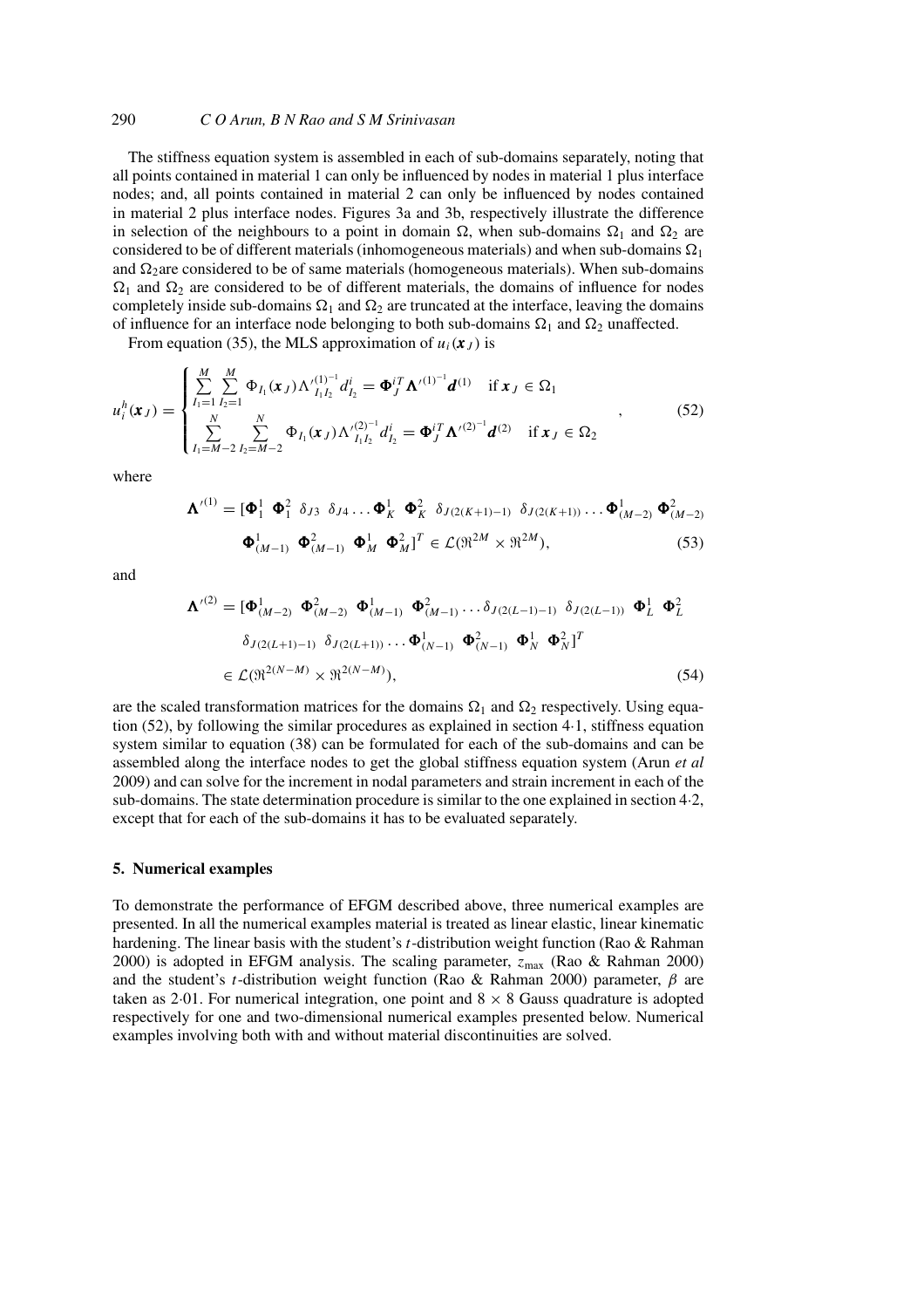

**Figure 4.** Bar subjected to sinusoidal load at the free end: **(a)** Geometry and loads; and **(b)** Meshless discretization (11 nodes).

#### 5.1 *Example 1. One-dimensional bar*

Consider a bar with length,  $L = 10$  mm and cross sectional areas,  $A_1$  and  $A_2$  respectively at  $x = 0$  mm and  $x = 10$  mm as shown in figure 4a. Bar is fixed at  $x = 0$  mm and is free at  $x = 10$  mm. Sinusoidal load,  $p(t) = p \sin(\pi t/2)0 \le t \le 2$  is applied at the free end of the bar, with  $p = 320$  N. Material properties used in the numerical study are as follows:  $E_0 = 200 \text{ GPa}, h = 10 \text{ GPa}, v = 0.3, \sigma_y = 250 \text{ MPa}, S = 0.06, s = 1, D_c = 0.3 \text{ and }$ damage threshold value,  $\varepsilon_{pD}$  is taken as zero. In the numerical analysis both the cases of uniform cross sectional area (with  $A_1 = A_2 = 1$  mm<sup>2</sup>), and linearly varying cross sectional area (with  $A_1 = 2$  mm<sup>2</sup> and  $A_2 = 1$  mm<sup>2</sup>), are studied assuming the following two cases of initial damage: (i) uniform initial damage,  $D_0 = 0.12$  and (ii) varying initial damage,  $D_0(x) =$  $0.12 \sin(\pi x/L)$ , which results in the following four cases: (a) uniform cross sectional area (UA) and uniform initial damage (UD); (b) uniform cross sectional area (UA) and varying initial damage (VD); (c) linearly varying cross sectional area (VA) and uniform initial damage (UD); and (d) linearly varying cross sectional area (VA) and varying initial damage (VD). A typical meshless discretization involving 11 uniformly spaced nodes is shown in figure 4b. In addition, to validate the proposed method finite element analysis has been carried out for all the four cases with same number of nodes (11 nodes) using 10, two-node linear elements.

Figure 5 shows the predicted axial displacement at the free end as a function of number of nodes N. The results of all the four cases are shown. Indeed, the proposed meshless method generates convergent solutions of the axial displacement at the free end.



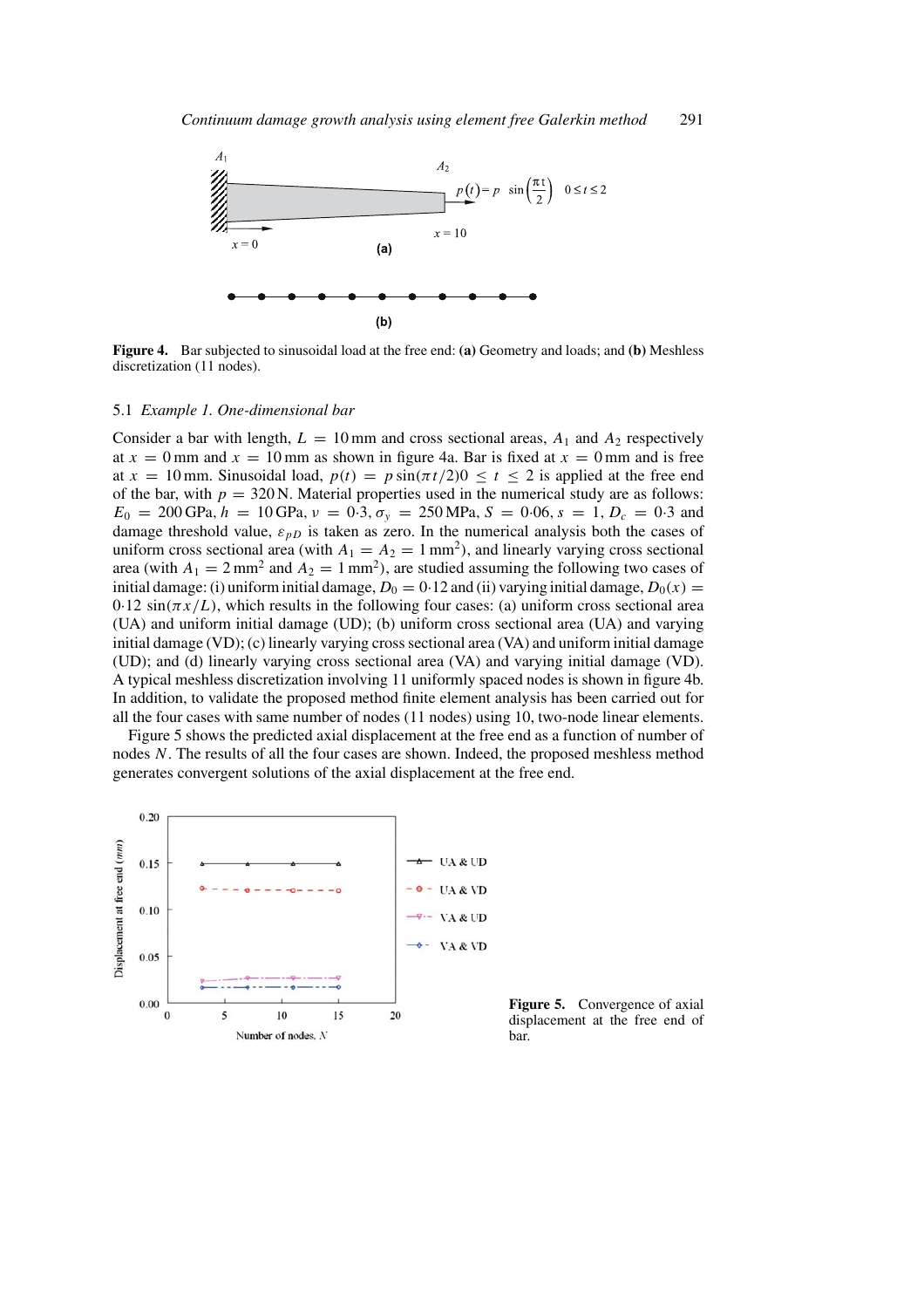

**Figure 6.** Displacement at the free end of bar during loading and unloading.

Figure 6 shows displacement at the free end of the bar during loading and unloading, for all the four cases. It can be observed from figure 6 that the proposed EFGM is able to produce results which are matching well with the results obtained using FEM. As expected for the case of UA & UD the bar is less stiff than the other three cases. In the cases of (b), (c) and (d) nonuniform yielding occurs along the length of the bar, which leads to the higher stiffness. It can be observed for figure 6 that the smoothness of displacement variation in shifting from elastic to plastic part increases as the amount of non-uniformity (in geometry and initial damage) increases.

Figure 7 shows stress at  $x = 10$  mm as a function strain during loading and unloading, for all the four cases. For both the cases of (UA and UD) and (UA and VD), the stress is same at any section for same loading, however the corresponding strain is less in non-uniform initial damage case. Similarly, for both the cases of (VA and UD) and (VA and VD), the stress is same at any section for same loading, however the corresponding strain is less in non-uniform initial damage case. It can be observed from figure 7 that for the same initial damage the slope of stress versus strain for UA and VA is same. The yield stress for the case with UD is less than that with VD. Also, it can be observed that even though elastic and hardening modulus are



**Figure 7.** Stress versus strain at  $x = 10$  mm during loading and unloading.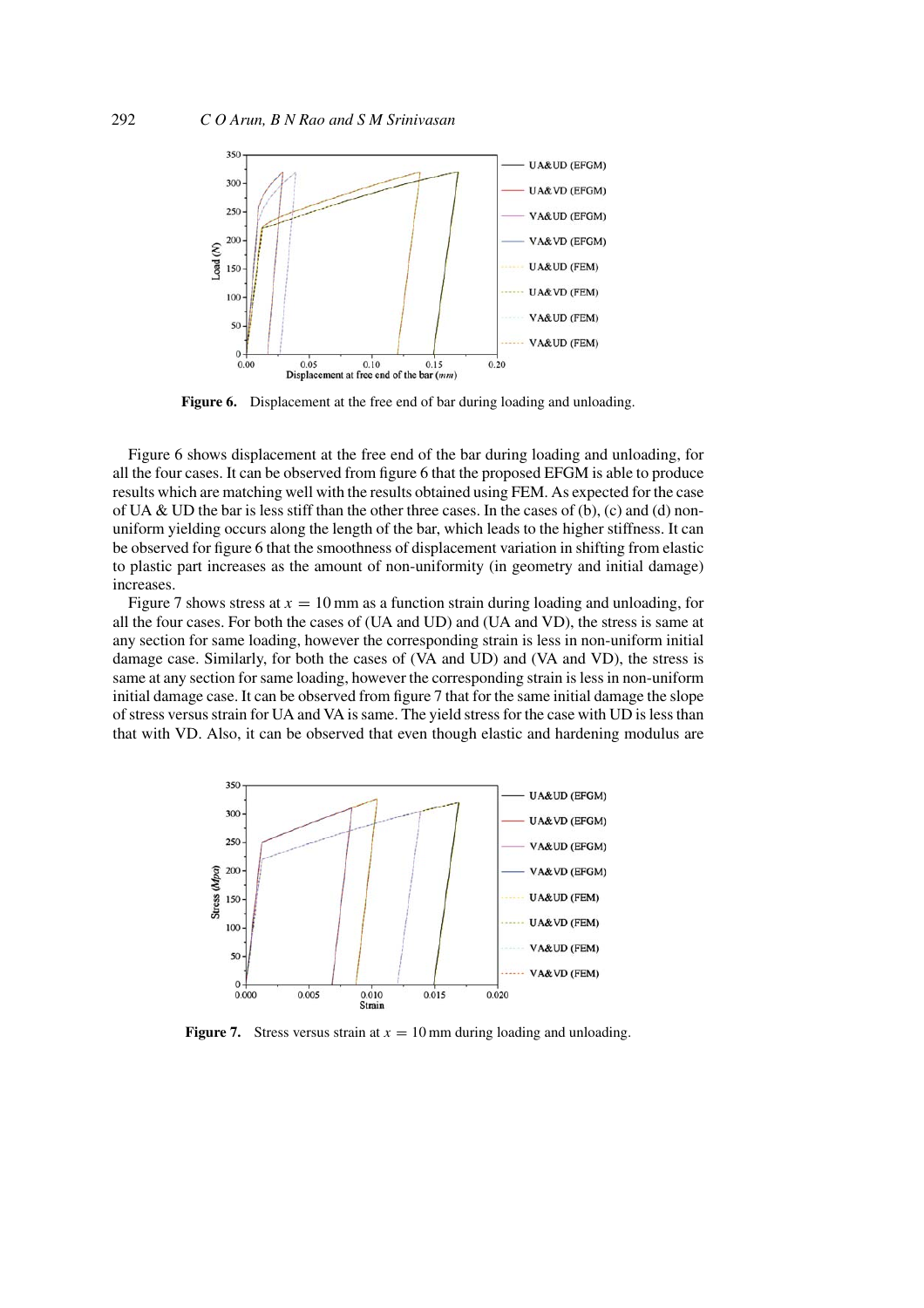

**Figure 8.** Effective stress versus strain at  $x = 10$  mm during loading and unloading.

same, the residual strain is different for each of the four cases due to non-uniform yielding, plastic strain and damage growth.

Figure 8 shows effective stress at  $x = 10$  mm as a function strain during loading and unloading, for all the four cases. Since effective stress is the actual stress in the body, which follows the defined material property the slope of elastic and hardening part is same for all the four cases as that of the virgin material  $(E_0$  and  $(E_0 h)/(E_0 + h)$  respectively) which is independent of geometry and initial damage variation. But the stress developed due to the same applied load varies for each of the four cases, since it depends on the effective resisting area available which depends on geometry of the bar and also on the amount of damage evolved at the point of consideration.

It can be observed from both figures 7 and 8 that the proposed elasto-plastic EFGM for damage analysis is predicting results which are matching well with the corresponding FEM solutions.

Effect of material discontinuity is studied by assuming elastic modulus to be equal to  $E_1$ and  $E_2$  respectively for  $0 \le x \le 10$  mm and  $5 \le x \le 10$  mm. This results in the bimaterial bar with material discontinuity at  $x = 5$  mm. All other material properties are assumed to be same for both  $0 \le x \le 5$  mm and  $5 \le x \le 10$  mm, and are taken as,  $h_1 = h_2 = 10$  GPa,  $v = 0.3$ ,  $\sigma_v = 250 \text{ MPa}$ ,  $S = 0.06$ ,  $s = 1$ ,  $D_c = 0.3$  and damage threshold value,  $\varepsilon_{pD}$  is taken as zero. Both the materials are assumed to have same initial damage,  $D_0 = 0.12$ .

Figure 9 shows the axial displacement as a function of x at the end of unloading, obtained by the proposed elasto-plastic EFGM, with damage (WD) and without damage (ND) for different values of  $E_1$  and  $E_2$ . It can be observed from figure 9 that if the damage is neglected in the analysis, the axial displacement along the length is independent of elastic modulus and material discontinuities since kinematic hardening modulus is assumed to be same through out the length. But when damage is included in the analysis, the axial displacement along the length shows dependency on the elastic modulus even if kinematic hardening modulus is assumed to be same through out the length. Also presence of discontinuity introduces change in the slope at  $x = 5$  mm in a damage coupled analysis as shown in figure 9.

Figure 10 shows displacement at the free end of the bar during loading and unloading, obtained by the proposed elasto-plastic EFGM, with damage (WD) and without damage (ND)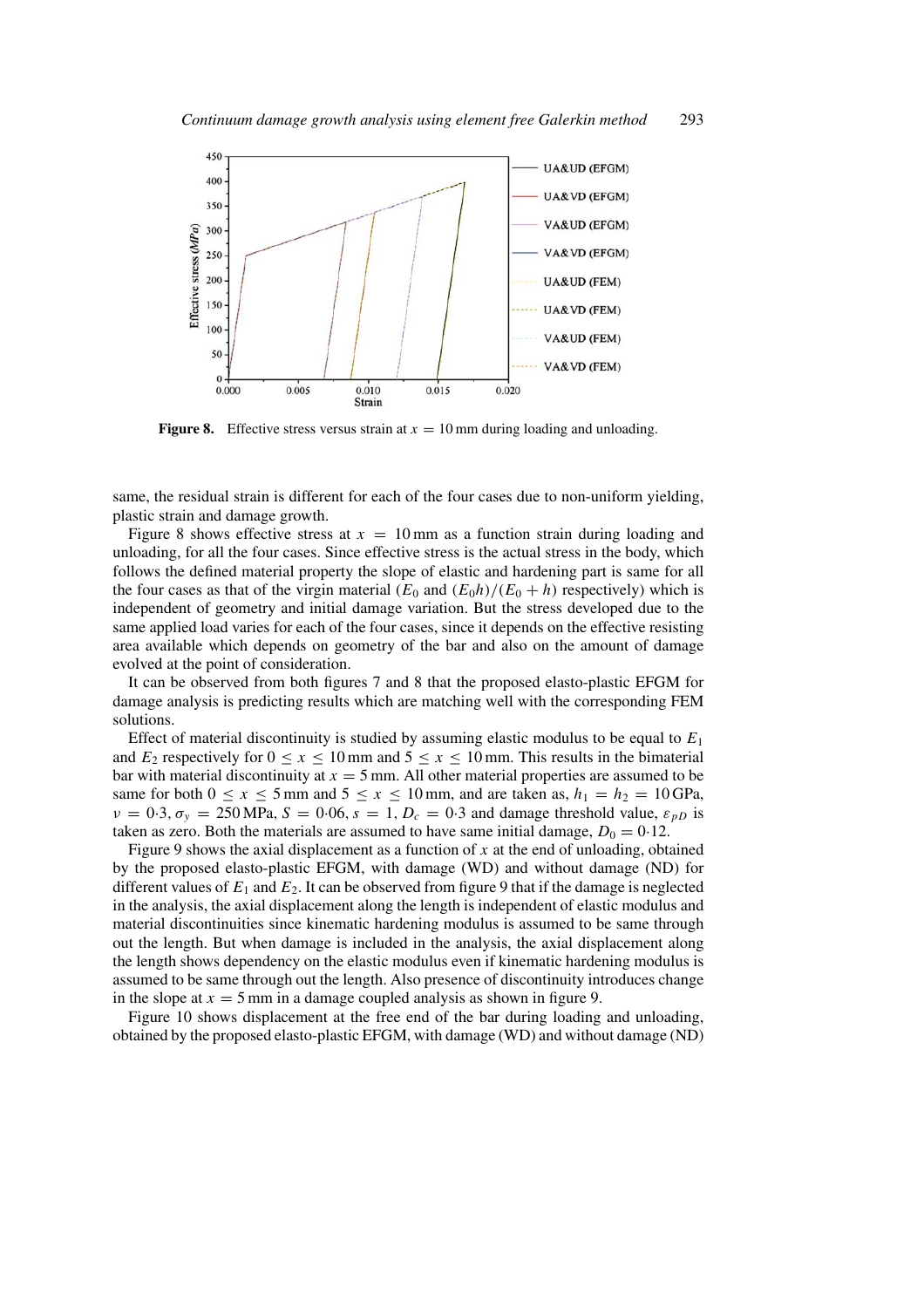

**Figure 9.** Displacement along the length of bimaterial bar during loading and unloading.

for different values of  $E_1$  and  $E_2$ . It can be observed from figure 10 that the bimaterial bar with different  $E_1$  and  $E_2$  shows mean response of the bimaterial bar with same  $E_1$  and  $E_2$ . Figure 10 also shows that the analysis performed without considering the effect of damage leads to an over estimation of stiffness of the bimaterial bar.

#### 5.2 *Example 2. Two-dimensional plane stress problem*

Two-dimensional plane stress problem with monotonic loading is studied by taking a bimaterial plate with dimension  $L = 10$  mm and loading with  $p = 320$  N, as shown in figure 11a. Uniform initial damage  $D_0 = 0.12$  is assumed. A typical meshless discretization involving a total of 49 uniformly spaced nodes is shown in figure 11b.

Figure 12 shows the predicted displacement along the edge  $x_2 = 10$  mm as a function of number of meshless nodes,  $N (= 25, 49, 81 \text{ and } 121)$ . Indeed, the proposed meshless method generates convergent solutions of the displacement.



**Figure 10.** Displacement at the free end of bimaterial bar during loading and unloading.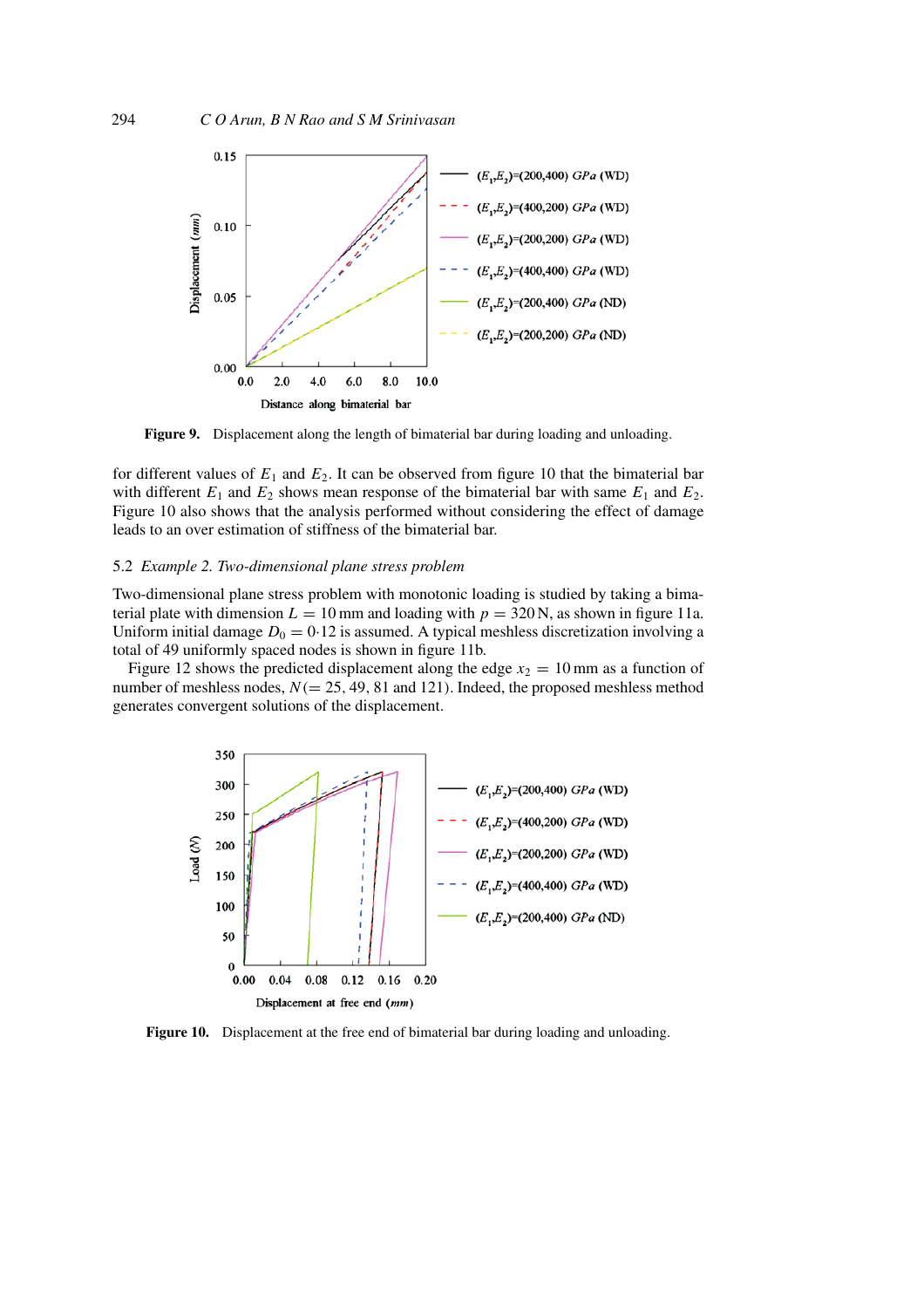

**Figure 11.** Square plate subjected to uniformly distributed tension: **(a)** Geometry and loads; and **(b)**Meshless discretization (49 nodes).

Effect of material discontinuity is studied by assuming elastic modulus to be equal to  $E_1$  and  $E_2$  respectively for  $0 \le x_2 \le 5$  mm and  $5 \le x_2 \le 10$  mm. This results in the bimaterial plate with material discontinuity at  $x_2 = 5$  mm. All other material properties are assumed to be same for both  $0 \le x_2 \le 5$  mm and  $5 \le x_2 \le 10$  mm, and are taken as,  $h_1 = h_2 = 10$  GPa,  $v = 0.3$ ,  $\sigma_y = 250$  MPa,  $S = 0.06$ ,  $s = 1$ ,  $D_c = 0.3$ .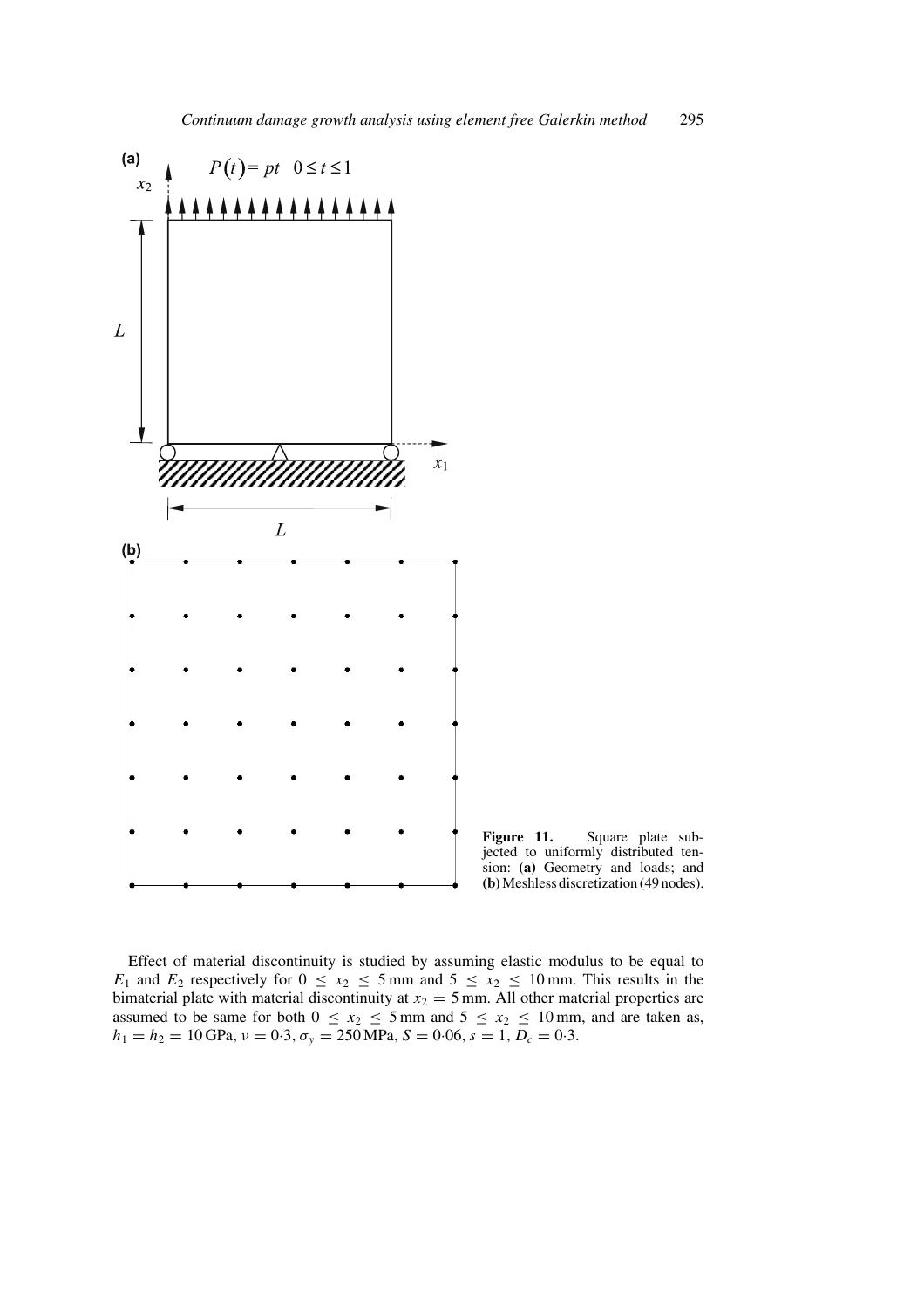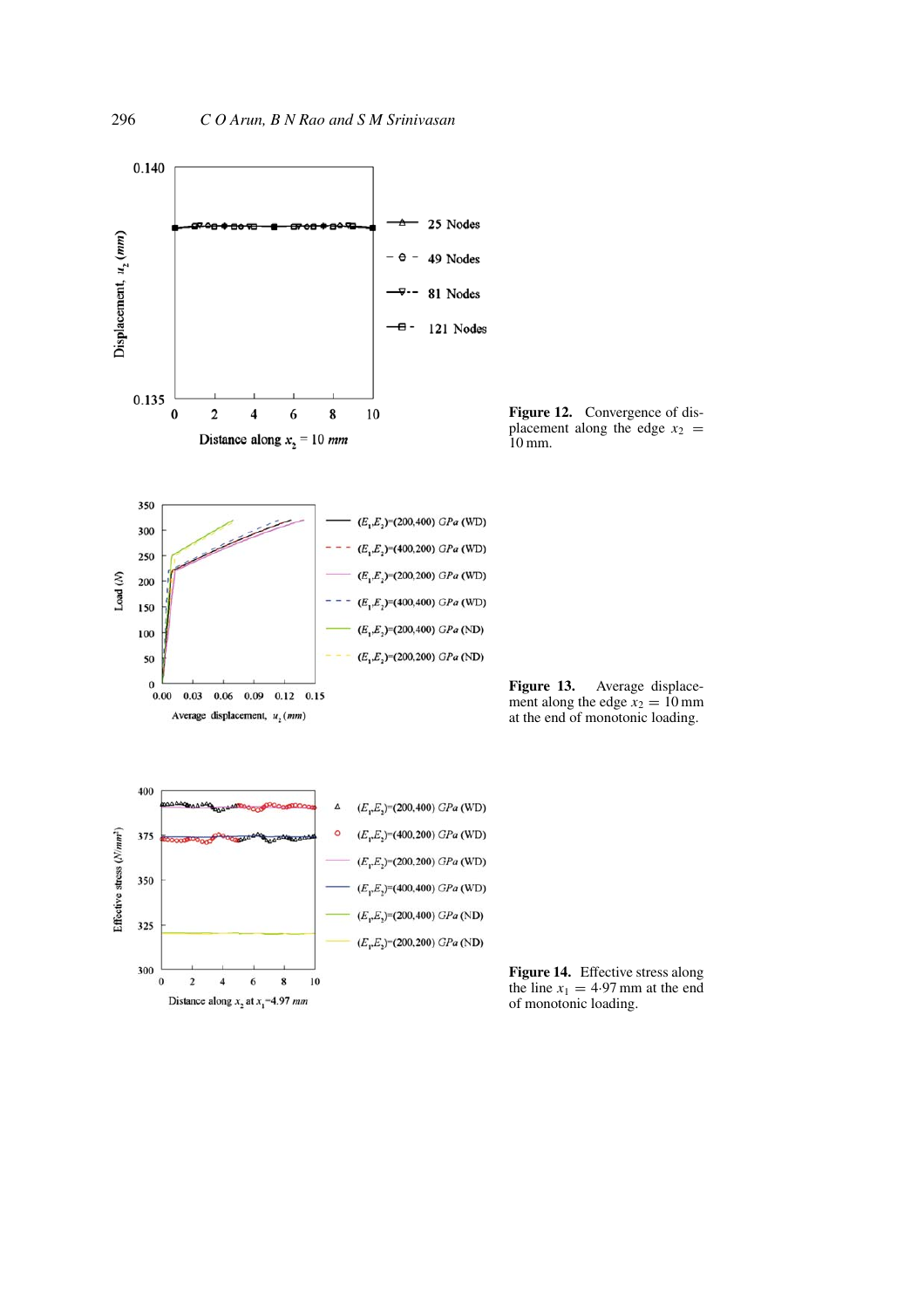

**Figure 15.** Plate with hole under tension: **(a)** Geometry and loads; and **(b)** Meshless discretization (153 nodes).

Figure 13 shows average displacement along the edge  $x_2 = 10$  mm at the end of the monotonic loading, obtained by the proposed elasto-plastic EFGM, with damage (WD) and without damage (ND) for different values of  $E_1$  and  $E_2$ . It can be observed from figure 13 that the bimaterial plate with different  $E_1$  and  $E_2$  shows mean response of the bimaterial plate with same  $E_1$  and  $E_2$ . Figure 13 also shows that the analysis performed without considering the effect of damage leads to an over estimation of stiffness of the bimaterial plate.

Figure 14 shows effective stress as a function of  $x_2$  along the line  $x_1 = 4.97$  mm at the end of the monotonic loading, obtained by the proposed elasto-plastic EFGM, with damage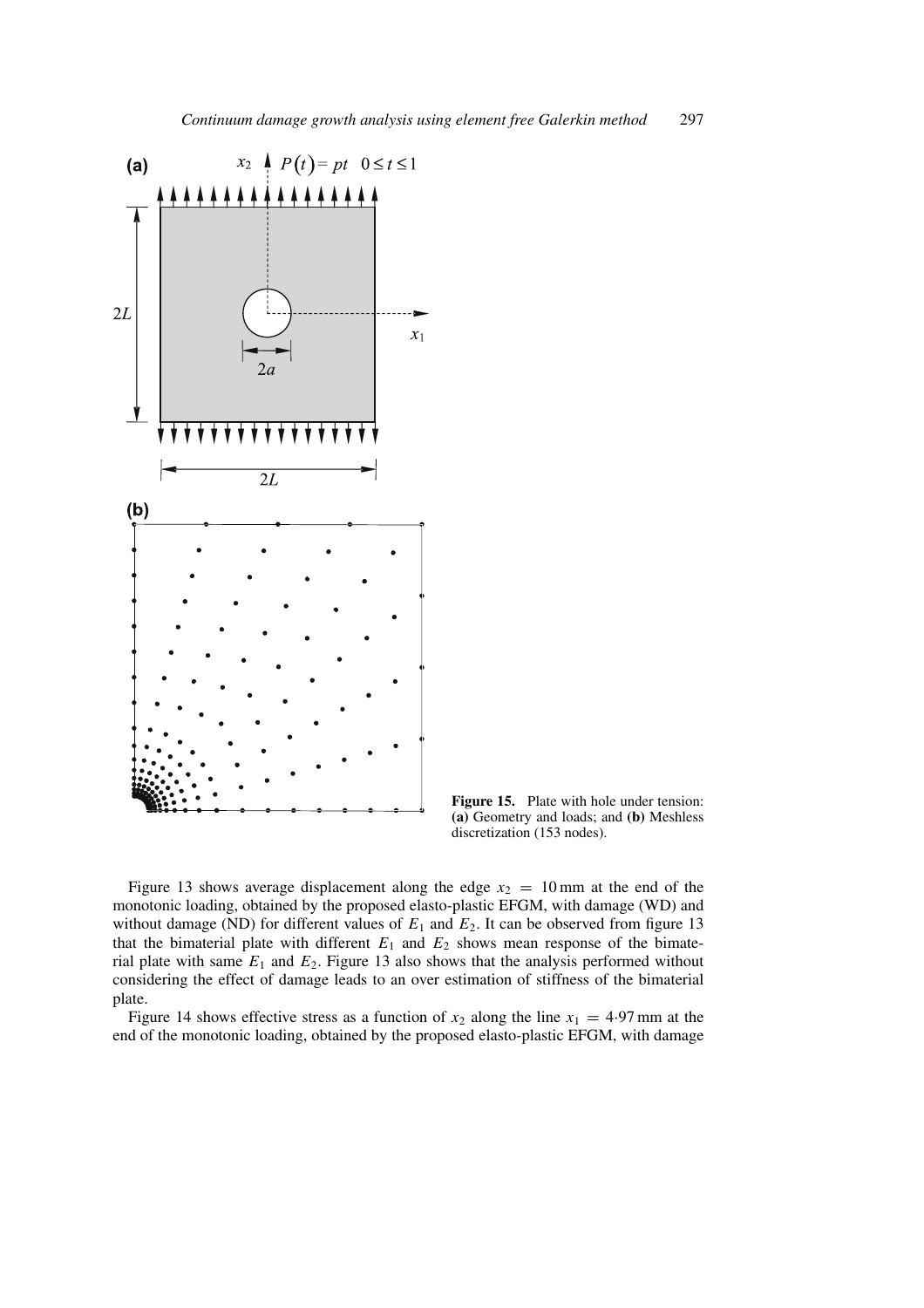(WD) and without damage (ND) for different values of  $E_1$  and  $E_2$ . It can be observed from figure 14 that material discontinuity results in effective stress jump at the interface. Different values of  $E_1$  and  $E_2$  resulted oscillations in predicted effective stress. These oscillations in predicted effective stress are observed to be reduced with increased refinement of meshless discretization. From figure 14 it can be observed that in the analysis without considering damage effective stress is same as stress and that the stress equilibrium across the interface is satisfied as expected.

#### 5.3 *Example 3. Plate with a hole under tension*

Square plate with circular hole under far field tensile loading as shown in figure 15a is considered. Plate with dimensions  $2L = 40$  mm and  $2a = 2$  mm is considered. A monotonically increasing uniformly distributed load with  $p = 225$  N is applied as shown in figure 15a. Due to symmetry only one quarter of the plate is analysed. As this problem is sensitive to nodal distribution due to the presence of geometric discontinuity at the hole, pure elastic analysis is carried out adopting different meshless nodal discretizations, before performing elasto-plastic EFGM damage evolution analysis. A uniformly distributed load of magnitude,  $p = 1$  N and an initial damage value  $D_0 = 0$  is used for elastic analysis. Figure 16 compares the normal stress,  $\sigma_{22}$  along  $x_2 = 0$  obtained using different meshless nodal discretizations with the theory of elasticity solution (Timoshenko & Goodier 1970). A typical meshless discretization with 153 nodes is shown in figure 15b. Discontinuity in the geometry results non-uniform stress and plastic strain evolution in the plate which in tum leads to localized damage evolution near the hole. Figure 17 shows the variation of average displacement with load, along the free end of the plate,  $x_2 = 20$  mm for different initial damage values. It can be observed from figure 17 that there is a smooth variation from elastic to plastic part in stress–strain curves due to non-uniform plastic evolution. Figure 17 also shows the variation of average displacement with load obtained from EFGM analysis by neglecting damage effect. It is clear from figure 17 that the presence of damage will produce a considerable change in the material



**Figure 16.** Normal stress  $\sigma_{22}$ along  $x_2 = 0$  for plate with hole under tension.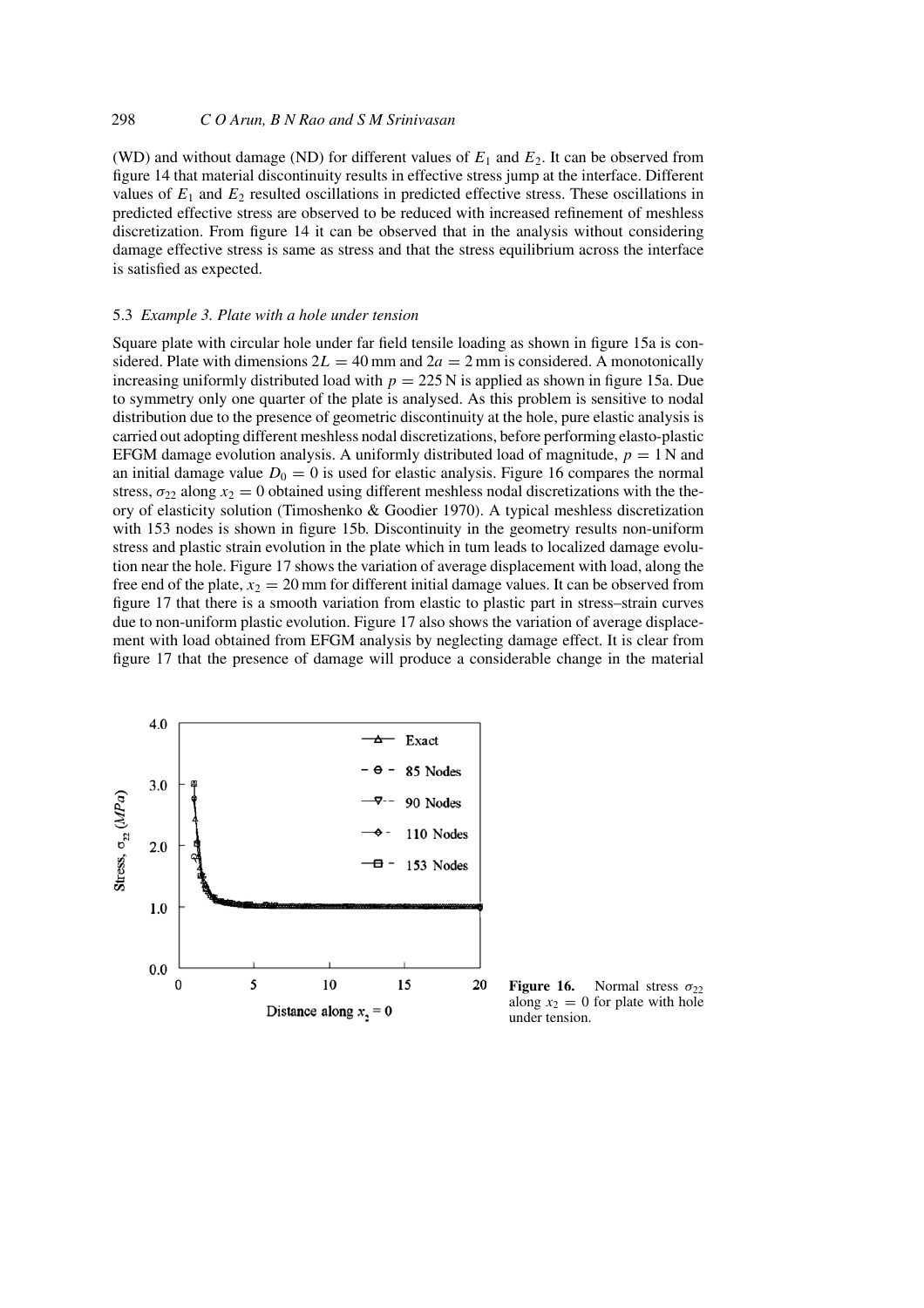

**Figure 17.** Variation of average displacement with load along the free end of plate,  $x_2 = 20$  mm.

behaviour. Figure 18 shows damage level over the entire domain at the end of the loading. It can be observed from figure 18 that the proposed numerical method is able to capture the damage concentration near the hole.



**Figure 18.** Damage distribution over entire domain of plate with hole at the end of loading.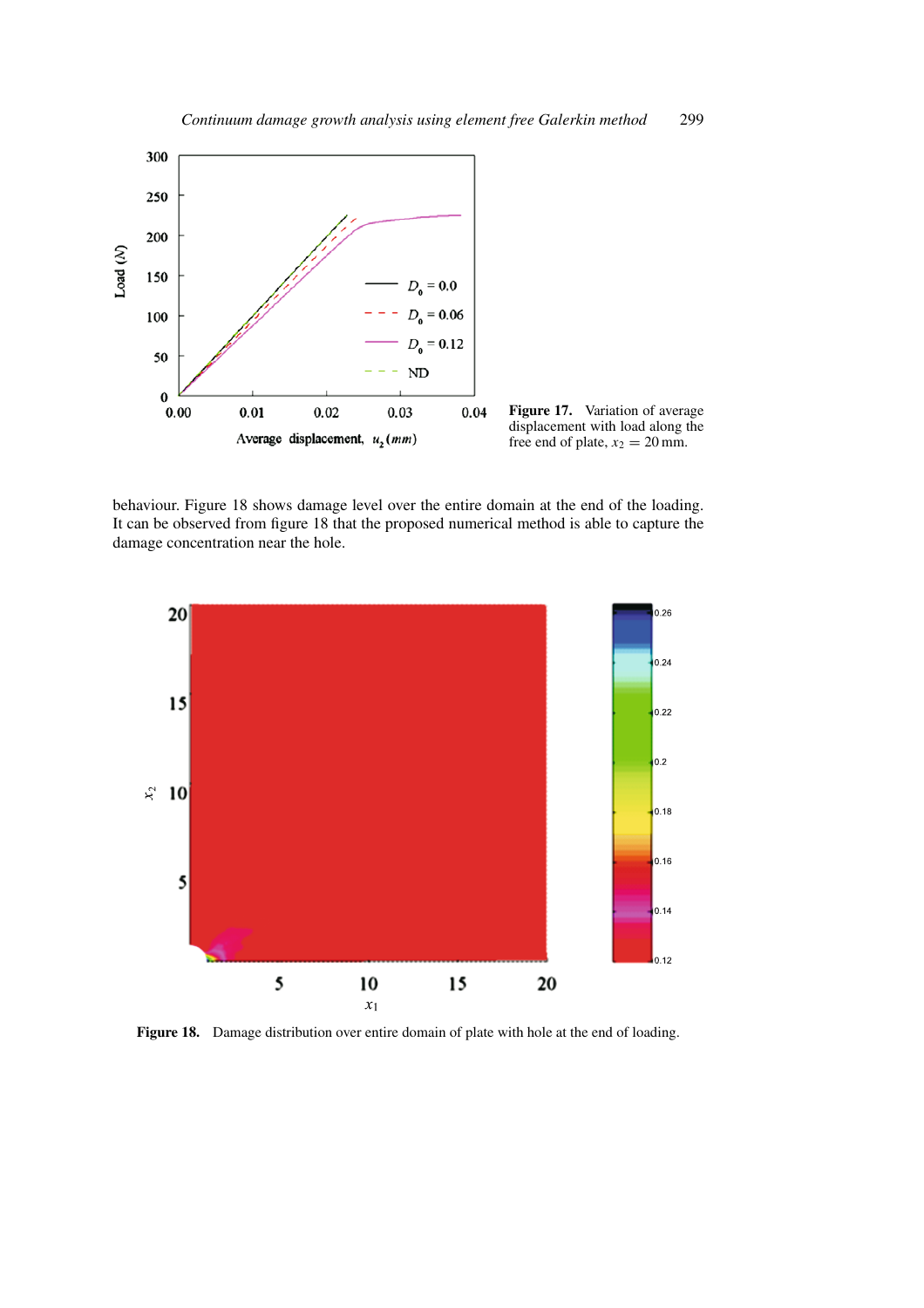# **6. Conclusions**

A study has been carried out using the proposed EFGM to understand the effect of initial damage and its growth on structural response of single and bi-material problems. A simple method is adopted for enforcing the EBCs in EFGM. Isotropic unified damage law is used to model the damage growth. Three numerical examples comprising of one-and two-dimensional problems are solved to illustrate the effectiveness of the proposed method in analysis of uniform and non-uniform damage evolution problems. Both the cases of uniform cross sectional area, and linearly varying cross sectional area assuming uniform and varying initial damage, are considered in the numerical study. Numerical results shown are given below.

- The study substantiate the fact that it is necessary to consider initial damage and damage growth in the analysis since the presence of damage reduces the stiffness of the material leading to unexpected material response and premature yielding.
- Material discontinuity results in effective stress jump at the interface. Also when damage is included in the analysis, the axial displacement along the length shows dependency on the elastic modulus even if kinematic hardening modulus is assumed to be same through out the length. Neglecting these effects certainly can lead to an unsafe design which is by no means is acceptable for any engineering structures.
- The proposed method is able to capture the damage localizations and its effect on structural responses, due to non-uniformity in geometry or initial damage variation or both.
- In addition the proposed EFGM is able to capture damage concentration in problems with stress concentrations.

#### **References**

- Alves M K, Rossi R 2003 A modified element-free Galerkin method with essential boundary conditions enforced by an extended partition of unity finite element weight function. *Int. J. Numerical Methods in Eng.* 57: 1523–1552
- Arun C O, Rao B N, Sivakumar S M 2007 A new material discontinuity treatment in element free Galerkin method. In: *Proceedings of ICTACEM*, 27–29 December, India
- Arun C O, Rao B, Sivakumar S M 2009 On material discontinuity modeling in element free Galerkin method. *J. Struct. Eng.*, SERC 36(3): 182–194
- Belytschko T, Lu Y Y, Gu L 1994 Element-free Galerkin methods. *Int. J. Numerical Methods in Eng.* 37: 229–256
- Belytschko T, Lu Y Y, Gu L 1995 Crack propagation by element-free Galerkin methods. *Eng. Fracture Mech.* 51(2): 295–315
- Benallal A Rene B, Doghri I 1988 An integration algorithm and the corresponding consistent tangent operator for fully coupled elasto plastic and damage equations. *Communications in Applied Numerical Methods* 4: 731–740
- Bhatti A M 2006 Advanced topics in finite element analsyis of structures (Hoboken, NJ: John Wiley and Sons)
- Chaboche J L 1988 Continuum damage mechanics: Part I General concepts. *J. Applied Mech.* 55: 59–64
- Chaboche J L 1988 Continuum damage mechanics: Part II Damage growth, Crack initiation, and Crack growth. *J. Applied Mech.* 55: 59–64
- Chen J S, Wang H P 2000 New Boundary Condition Treatments in Mesh-free Computation of Contact Problems. *Computer Methods in Applied Mech. and Eng.* 187: 441–468
- Chen W F, Han D J 1988 *Plasticity for Structural Engineers* (New York, USA: Springer-Verlag)